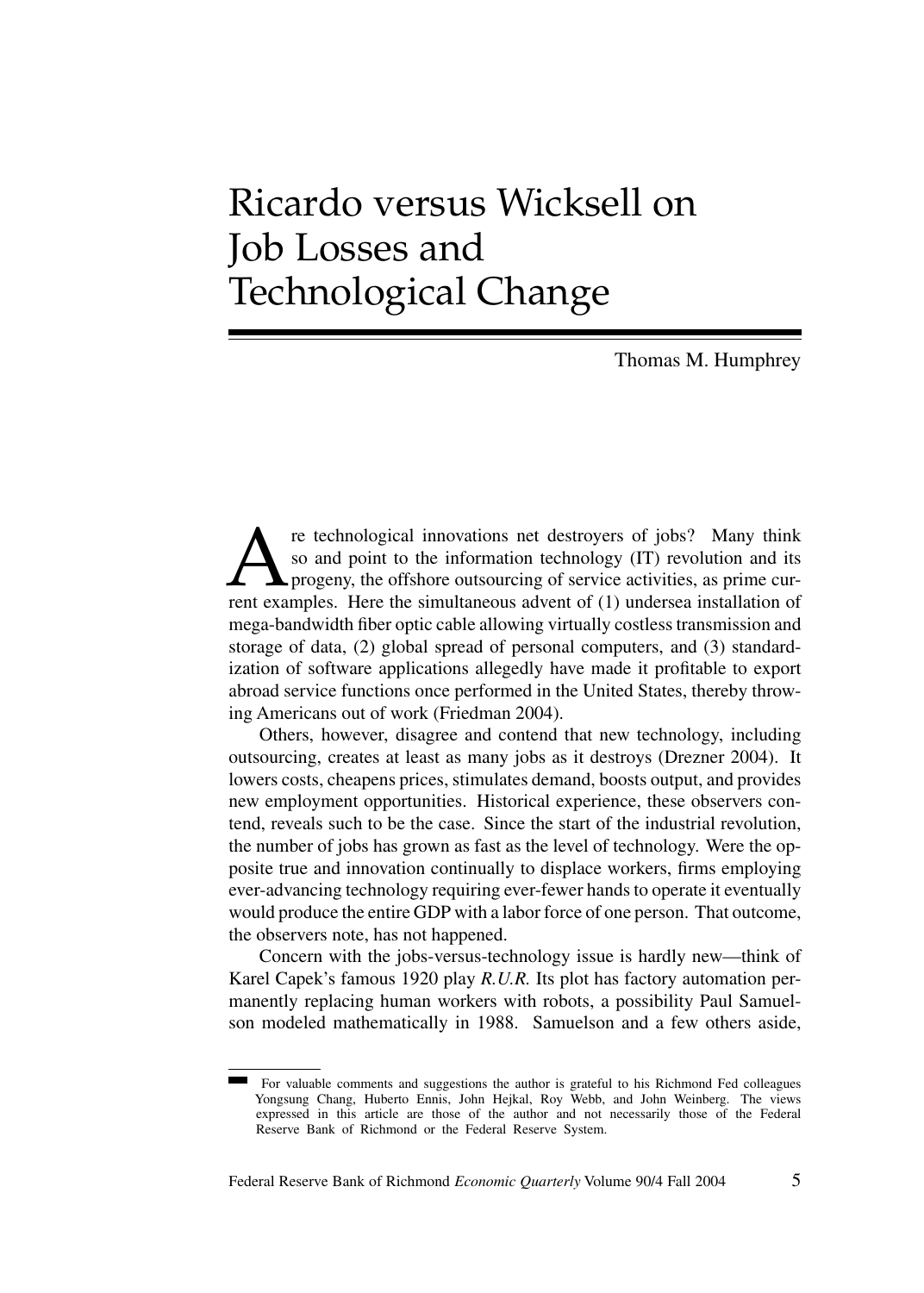however, commentators all too often have addressed the jobs-innovation question in an ad hoc, anecdotal manner conducive to selective reasoning, ambiguous conclusions, and emotional rather than rational responses. Too rarely has a coherent analytical framework capable of yielding dispassionate, clear-cut answers disciplined the discussion.<sup>1</sup> This article traces the first attempts to overcome this deficiency and to resolve the issue of technology's effect on jobs theoretically with the aid of a rigorous analytical model.

The model in question is David Ricardo's famous machinery example. It has capital-embodied innovation converting the wage-fund stock of consumable goods that sustains workers over the production period into fixed machinery that cannot sustain them. The result is to lower permanently the demand for labor, the number of jobs, and the level of output. Reversing his original position that innovation benefits all, Ricardo in 1821 constructed his model to demonstrate that workers have much to fear from technical change. "All I wish to prove," he said, "is, that the discovery and use of machinery may be attended with a diminution of gross produce: and whenever that is the case, it will be injurious to the labouring class, as some of their number will be thrown out of employment, and population will become redundant, compared with the funds which are to employ it" (Ricardo [1821] 1951, 390). Almost one hundred years later, Knut Wicksell deployed essentially the same model, albeit with a different assumed coefficient of elasticity of labor supply and a different theory of labor demand, to argue that Ricardo's predictions were flawed and that jobs and real output need not be lost to technological progress.

Wicksell's contribution was to refurbish Ricardo's model with new ideas emerging from the celebrated marginal revolution in economic theory that occurred in the 1870s, 80s, and 90s. He replaced Ricardo's classical wagefund theory of labor demand with a neoclassical marginal productivity explanation. Likewise, he substituted a fixed-factor-endowment interpretation of labor supply for Ricardo's old-fashioned subsistence-wage approach. These improvements rendered the machinery model amenable to marginal analysis, thereby bringing it closer to modern theorizing on the jobs-innovation issue. They enabled Wicksell to challenge Ricardo's melancholy predictions within the framework of his own rehabilitated model. In short, in their respective readings of the model, Ricardo was the pessimist and Wicksell the optimist as far as innovation's impact on jobs and the well-being of labor were concerned.

Among the few who have commented extensively on these opposing outlooks is Paul Samuelson. In his 1989 *Scandinavian Journal of Economics* article "Ricardo Was Right!" Samuelson writes that "in the famous suit K.

<sup>&</sup>lt;sup>1</sup> Exceptions include research on the jobs-innovations question recently initiated by Gali (1999), Basu, Fernald, and Kimball (1998), and Francis and Ramey (2002). These studies use formal modeling to conclude that technical progress reduces employment in the short run, but not the long. Job loss is transitory, not permanent.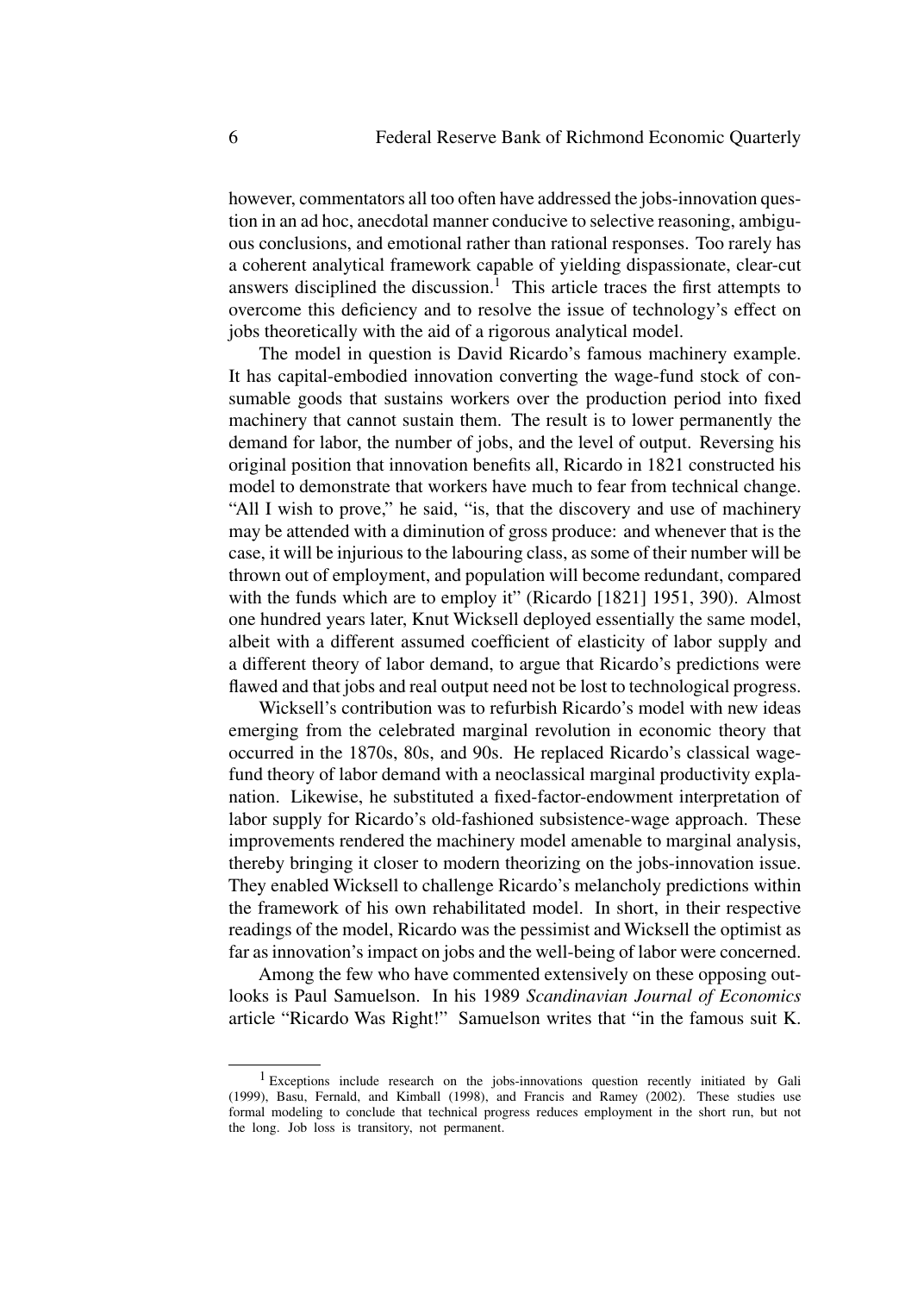# T. M. Humphrey: Ricardo versus Wicksell 7

Wicksell vs. D. Ricardo—in which Knut Wicksell denied that a viable invention could reduce aggregate output [and jobs]," a "modern judge must rule ... against the plaintiff. My title therefore could have been ... Wicksell was wrong!" (Samuelson 1989, 47–8).

What follows takes issue with Samuelson, arguing, contrary to him, that while both men were right in theory—that is, within the context of their particular variants of the hypothetical machinery model—onlyWicksell was right in practice. Realizations match the predictions emerging from his reading of the model, but not from Ricardo's. True, with respect to theory, both economists employed impeccable logic and valid reasoning in constructing and manipulating their versions of the model to grind out the solutions they did. Their versions left nothing to be desired on internal consistency grounds. With respect to practice, however, only Wicksell's optimistic predictions have stood the test of time. He rightly foresaw that output and jobs would expand with labor-saving technological progress. He likewise predicted that labor-neutral and labor-using innovations would boost real wages as well. History has confirmed his predictions and falsified Ricardo's. It has revealed his version of the model to be the more realistic of the two.

Besides providing historical perspective on the outsourcing issue, the Ricardo-Wicksell controversy is of interest for at least six other reasons. First, it shows how the same analytical model can, with different assumptions about the values of its coefficients and the shapes of its functions, yield opposite results. In Ricardo's machinery model where labor demand is key, technology essentially enters the labor demand function as a variable bearing a negative sign. It thereby ensures that innovation harms, rather than helps, labor. A positively signed technology variable, Wicksell noted, would reverse that result. So too would a negatively signed variable if offset or negated by compensating profit-sharing schemes. Another key is the assumed slope of the labor supply curve. Depending on that slope, labor-saving innovation either shrinks or expands real output just as it destroys or preserves jobs.

Second, in spotlighting these polar results, the controversy shows how a single model under alternative parameter settings can, when used to organize discussion, encompass the entire range of opinion on the issue of jobs and innovations. Whether one believes innovations on balance are job destroyers, job creators, or merely job preservers, one's stance on this issue (albeit not necessarily one's acceptance of the model) falls somewhere between the extremes of Ricardo and Wicksell.

Third, the controversy shows that even the greatest economists'most cherished beliefs are not fixed and immutable. Ricardo recanted his long-held position that technical progress is Pareto-improving (that is, benefits all parties and harms none) only when he became convinced that he had been in error and that innovation could hurt labor even while it profited capital.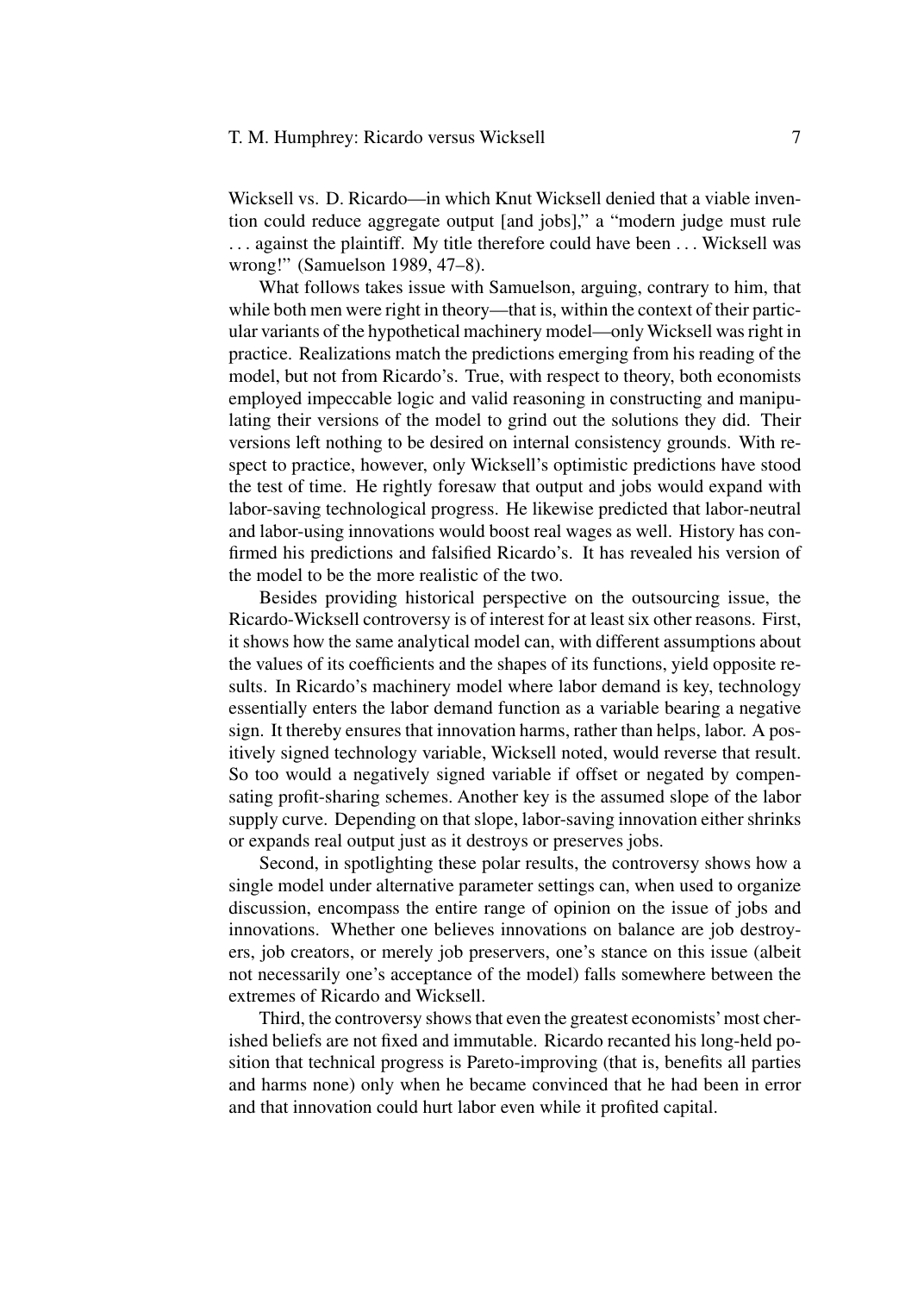Fourth, the controversy shows that mainstream economists, notwithstanding their theoretical differences and social sympathies, tend to favor, on efficiency grounds, public policies conducive to technical progress. With respect to innovation, both Ricardo and Wicksell recommended that governments refrain either from suppressing or discouraging it regardless of whether it destroys jobs (Ricardo) or preserves them (Wicksell). Ricardo in particular argued that anti-innovation policy magnifies job destruction and intensifies harm done to labor. That is to say, he thought that while innovation hurts workers, attempts to prevent it only make matters worse. And Wicksell, though a redistributionist, welcomed pro-innovation policies. They would, he believed, help maximize the size of the pie—gross product—to be shared.

Fifth, the controversy shows how the study of a practical social issue such as technology's effect on jobs spurs new concepts and ideas that advance economic science. Here, in addition to the machinery model itself, the new concepts includeWicksell's distinction between labor-saving, labor-using, and labor-neutral innovations, namely those that lower, raise, or leave unchanged, respectively, labor's marginal productivity relative to capital's. Still another novel idea was the compensation principle according to which winners in an economic change compensate losers so as to make both groups better off. Wicksell devised this concept to argue that capitalists could profitably bribe workers to accept technological innovations that otherwise would hurt them.

Sixth and most of all, the controversy serves as a cautionary tale. Economists (not to mention general observers) have been discussing the effects of innovations on labor for a long time. The analysis has always been fraught with pitfalls, so one should be careful in jumping to conclusions, especially regarding policy responses. A common pitfall (albeit one largely avoided by Ricardo and Wicksell) is failure to distinguish between immediate and longerrun effects of innovation. Initially, technical progress is quite likely to hurt groups of workers possessing specific acquired skills and abilities. One must weigh this short-run cost of innovation against potential long-run benefits. In the long-run, workers will invest in acquiring a different set of skills that will enable them to operate the new technology. But this adjustment process may involve a painful transition period, and society may wish to ease the pain of those adversely affected during the transition. Yet because pain provides an incentive to undertake the necessary changes, too much assistance may delay the adjustment for an inefficiently long time.

#### **1. THE MACHINERY QUESTION**

Fears of job destruction through new technology antedate both today's outsourcing scare and David Ricardo. Think of the manuscript copyists whose skills Johannes Gutenberg's 1436 invention of the printing press rendered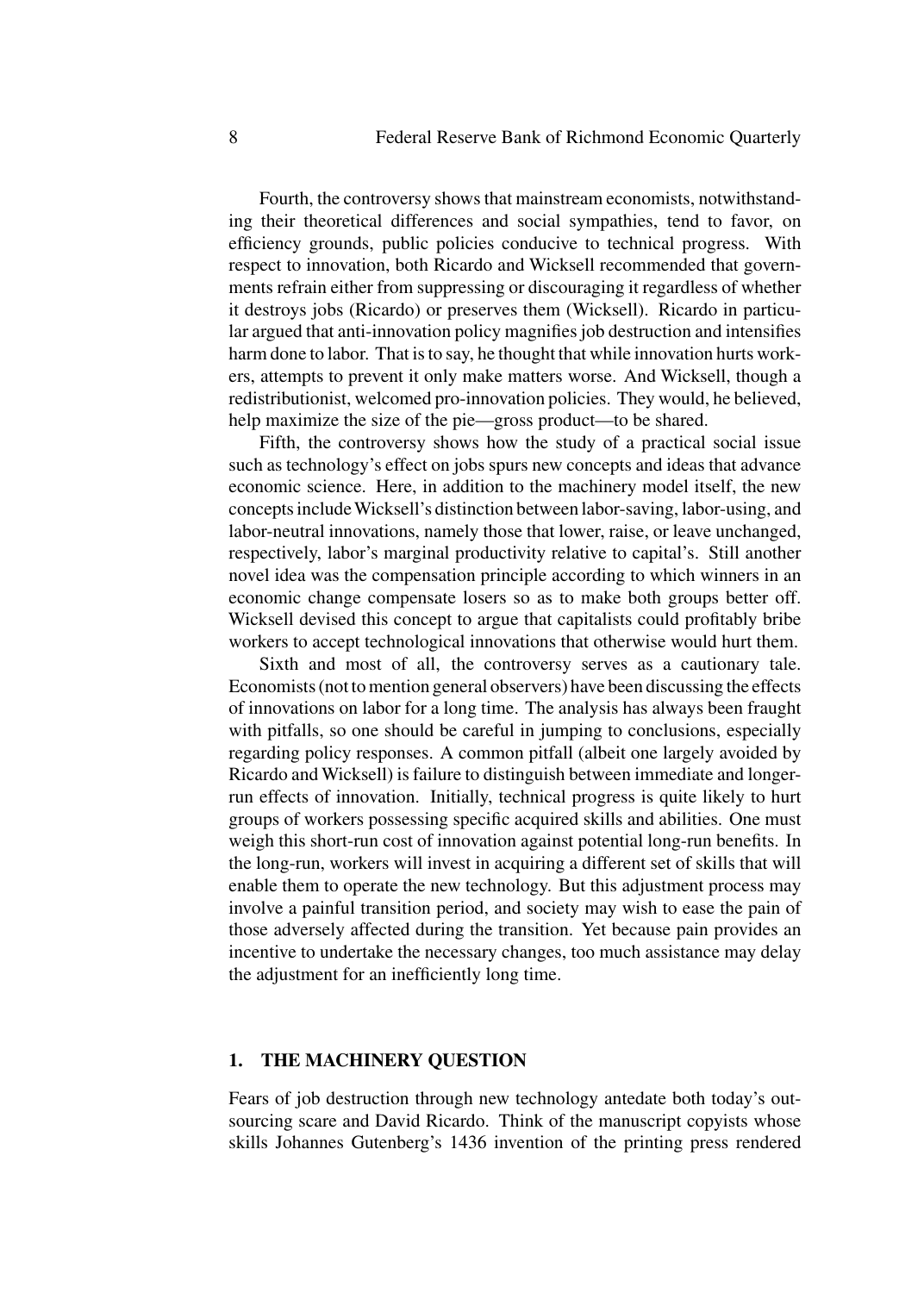obsolete. Later, like their medieval counterparts, 18th- and 19th-century observers watching the mechanization of textile and other key manufactures also saw machinery as the source of technological unemployment (Rashid 1987; Berg 1980). Workers and their advocates then posed the celebrated *machinery question*: Could new machines embodying advanced technology permanently destroy jobs? Like modern economists, 18th-century economists generally answered in the negative, and with the same reasoning, too. New machines lower production costs. Lower costs mean cheaper prices. Cheaper prices extend the market. They stimulate demand for consumption goods and make it profitable for firms to expand output to satisfy the demand. Since extra output requires hands to produce it, increased production absorbs the initially laid-off workers and other workers as well. Technical advance, in addition to benefiting workers by giving them lower prices, begets more jobs than it destroys. Josiah Tucker said it all in his 1757 explanation of the effects of machinery:

What is the Consequence of this Abridgment of Labour, both regarding the Price of the Goods, and the Number of Persons employed? The Answer is very short and full, *viz*. That the Price of Goods is thereby prodigiously lowered from what otherwise it must have been; and that a much greater Number of Hands are employed. ...

And the first Step is that Cheapness, *ceteris paribus* is an inducement to buy—and that many Buyers cause a great Demand—and that a great Demand brings on a great Consumption; which great Consumption must necessarily employ a vast Variety of Hands, whether the original Material is considered, or the Number and Repair of Machines, or the Materials out of which those Machines are made, or the Persons necessarily employed in tending upon and conducting them: Not to mention those Branches of the Manufacture, Package, Porterage, Stationary Articles, and Book-keeping, &c. &c. which must inevitably be performed by human Labour. . . .

That System of Machines, which so greatly reduces the Price of Labour, as to enable the Generality of a People to become Purchasers of the Goods, will in the End, though not immediately, employ more Hands in the Manufacture, than could possibly have found Employment, had no such machines been invented (Tucker [1757] 1931, 241–2, quoted in Rashid 1987, 265).

Other classical economists, including Adam Smith, Jean Baptiste Say, and most notably David Ricardo, echoed this optimistic view. Ricardo, for example, wrote that mechanization ("a general good") benefits all social classes including workers, capitalists, and landlords alike. Mechanization conserves scarce resources, improves efficiency, increases output, and lowers production costs. The resulting fall in prices gives all consumers more purchasing power to spend on an augmented bundle of goods. In this way "the labouring class ... equally with the other classes, participate[s] in the ... general cheapness of commodities arising from the use of machinery" (Ricardo [1821] 1951, 388).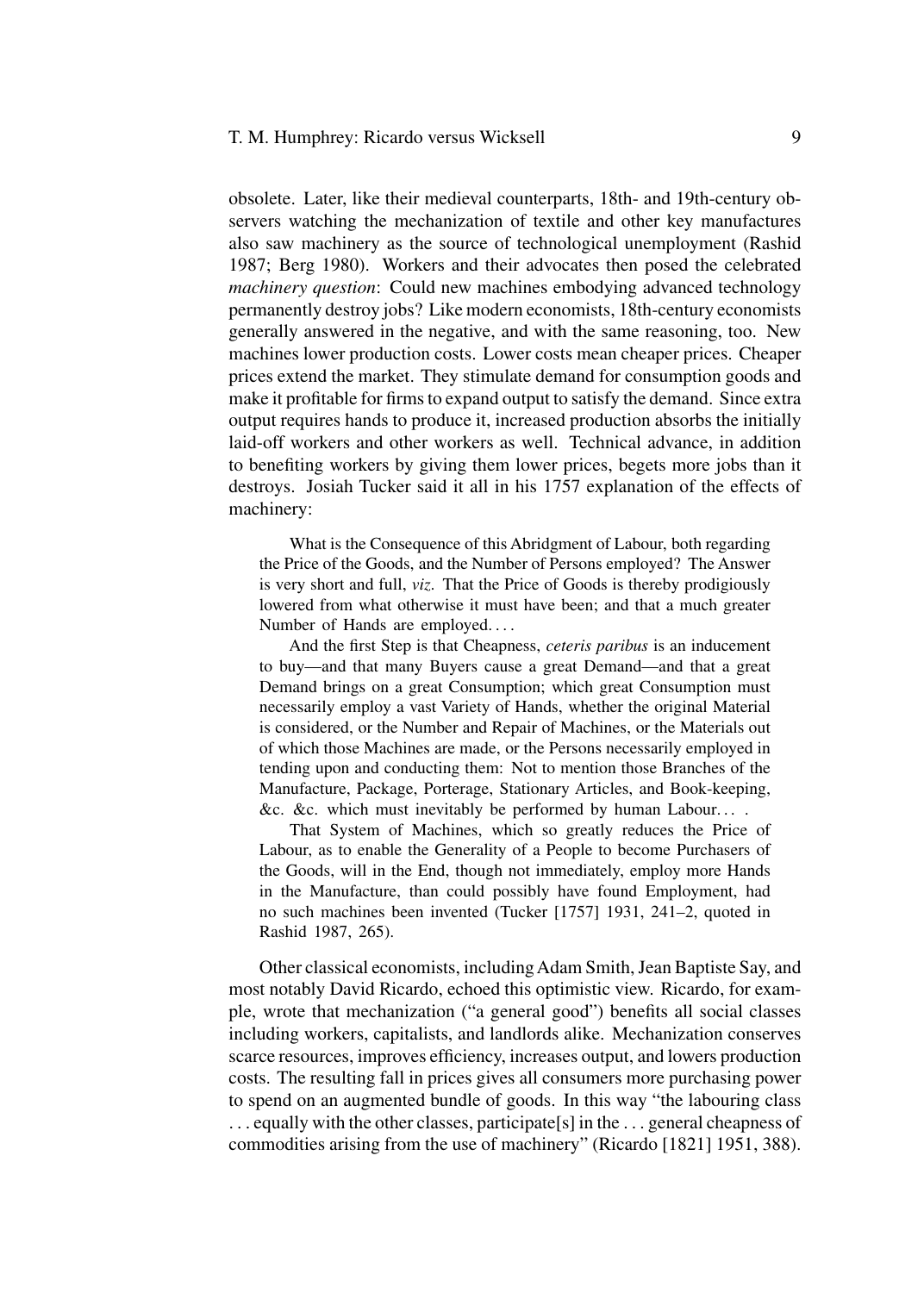#### **2. LABOR UNREST AND RICARDO'S ABOUT-FACE**

Ricardo, in other words, initially believed that mechanization benefited workers by giving them more and cheaper goods. And it did so without destroying jobs or lowering money wages. "I thought that no reduction of wages would take place," he wrote, "because the capitalist would have the power of demanding and employing the same quantity of labour as before, although he might be under the necessity of employing it in the production of a new, or at any rate of a different commodity" (Ricardo [1821] 1951, 387). Cheaper prices at accustomed money wages together with availability of jobs in the innovating and non-innovating sectors of the economy—what more could workers want? They should welcome mechanization, not oppose it. That was certainly Ricardo's initial expectation.

Then came episodes of labor unrest—the violent strikes, riots, protests, and machine-breaking of 1811–21—that overlapped with periods of high unemployment in the post-Napoleonic War years of 1815–30. Famous among the rioters of this time were organized bands of English handicrafters know as Luddites. Taking their name from Ned Ludd, an apocryphal 18th-century Leicestershire handloom weaver who supposedly destroyed two stocking frames in a fit of rage, the Luddites conspired to smash the textile and clothfinishing machines that they thought were threatening their jobs. Observing these uprisings, Ricardo changed his views radically in the famous Chapter 31 "On Machinery," which he added to the third (1821) edition of his *Principles of Political Economy and Taxation*.

In that chapter, which Samuelson (1988, 274) calls the best in the book, Ricardo took labor agitation seriously. He had always modeled agents as rational maximizers acting in their own self-interest (Maital and Haswell 1977, 365). Might not workers, as such agents, have a legitimate case against machines? Might not machines be inimical to their interests as they themselves maintained? Answering in the positive, Ricardo proceeded to construct a formal model (with a numerical example as its core) to demonstrate that "the opinion entertained by the labouring class, that the employment of machinery is frequently detrimental to their interests, is not founded on prejudice and error, but is conformable to the correct principles of political economy" (Ricardo, [1821] 1951, 392).

#### **3. OVERVIEW OF THE MODEL**

Ricardo's general equilibrium model says that when a capitalist installs new labor-saving technology in the form of a machine, that same capitalist permanently displaces labor and renders it superfluous. That is the initial effect. The intermediate, or transition, effects come when the redundant workers, in an effort to regain their lost jobs, bid down the wage rate. Since in Ricardo's model, as in the labor-market models of most classical economists, the initial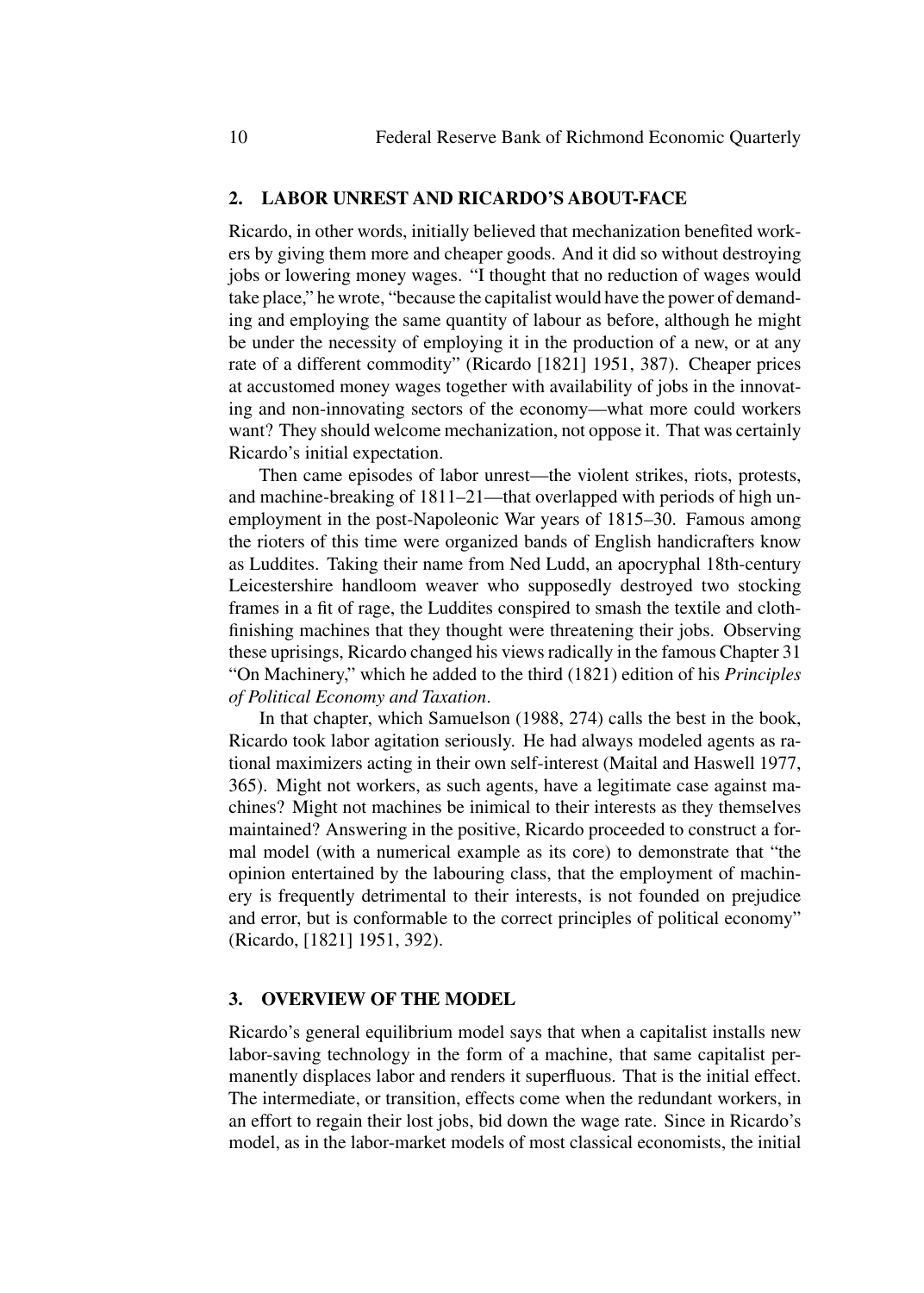wage rate already is at the equilibrium (or Malthusian minimum subsistence) level where the work force barely maintains its size with neither increase nor diminution, the fall in wages below that level means that fewer workers can survive and indeed must die off (see Samuelson 1994, 621). They continue to die off in sufficient numbers until the wage rate returns to its subsistence equilibrium. In that new, long-run equilibrium, the output-reducing effect of labor force diminution dominates the output-raising effect of the machine's greater efficiency so that gross output falls. Final steady-state equilibrium features these conditions: smaller output, fewer jobs, fewer workers to fill those jobs, subsistence wages, and raised profits (a necessary condition for the capitalist to install new machinery in the first place). $2$ 

It is hard to avoid noticing the model's current relevance. Replace the word "machinery" with "outsourcing" and downplay the Malthusian overtones. What you get is the typical current complaint that technical progress in the form of offshore outsourcing hurts labor at the same time it helps capital.

### **4. RICARDO'S EXAMPLE**

The model itself has a group of laborers working for a single capitalist farmer who represents the entire productive sector of the economy. The capitalist initially has a total capital stock of £ 20,000, of which £ 7,000 is *fixed capital* (buildings, equipment, and the like), and £ 13,000 is *circulating capital* (stores of food and necessaries used to provision, or grubstake, labor over the period of production and thus the wherewithal to employ, or demand, workers). The importance to the model of circulating capital cannot be overstressed. It and it alone constitutes the capitalist's ability to employ workers. Nothing else, neither the lower prices and higher profits that innovation yields, nor the increased spending spurred by them, can affect employment in the model. To Ricardo, circulating capital, rather than demand for commodities, constitutes demand for labor. Anything that shrinks the stock of such capital automatically shrinks labor demand. No compensating mechanism such as the previously mentioned price and profit effects leading to increased demand for goods can offset, or negate, the resulting adverse employment effects of reductions in the stock of circulating capital.

Ricardo makes the foregoing point exceedingly clear in his example. He begins by assuming that year after year in stationary equilibrium the capitalist and his workers produce annual output worth  $\pounds$  15,000. Of this sum,  $\pounds$  13,000

<sup>2</sup> In his Chapter 31 Ricardo always speaks of the new machine as raising profit, or net income. Yet in his model and numerical example, profit remains constant. There is no inconsistency here. Ricardo recognized that profit must rise by some positive amount, however small, call it epsilon, to motivate the capitalist to invest in the risky new machine. To simplify his model, however, he let epsilon assume a limiting value of zero. Nothing would have changed if he had assigned it a positive value. See Barkai 1986, 599-600, footnote 2.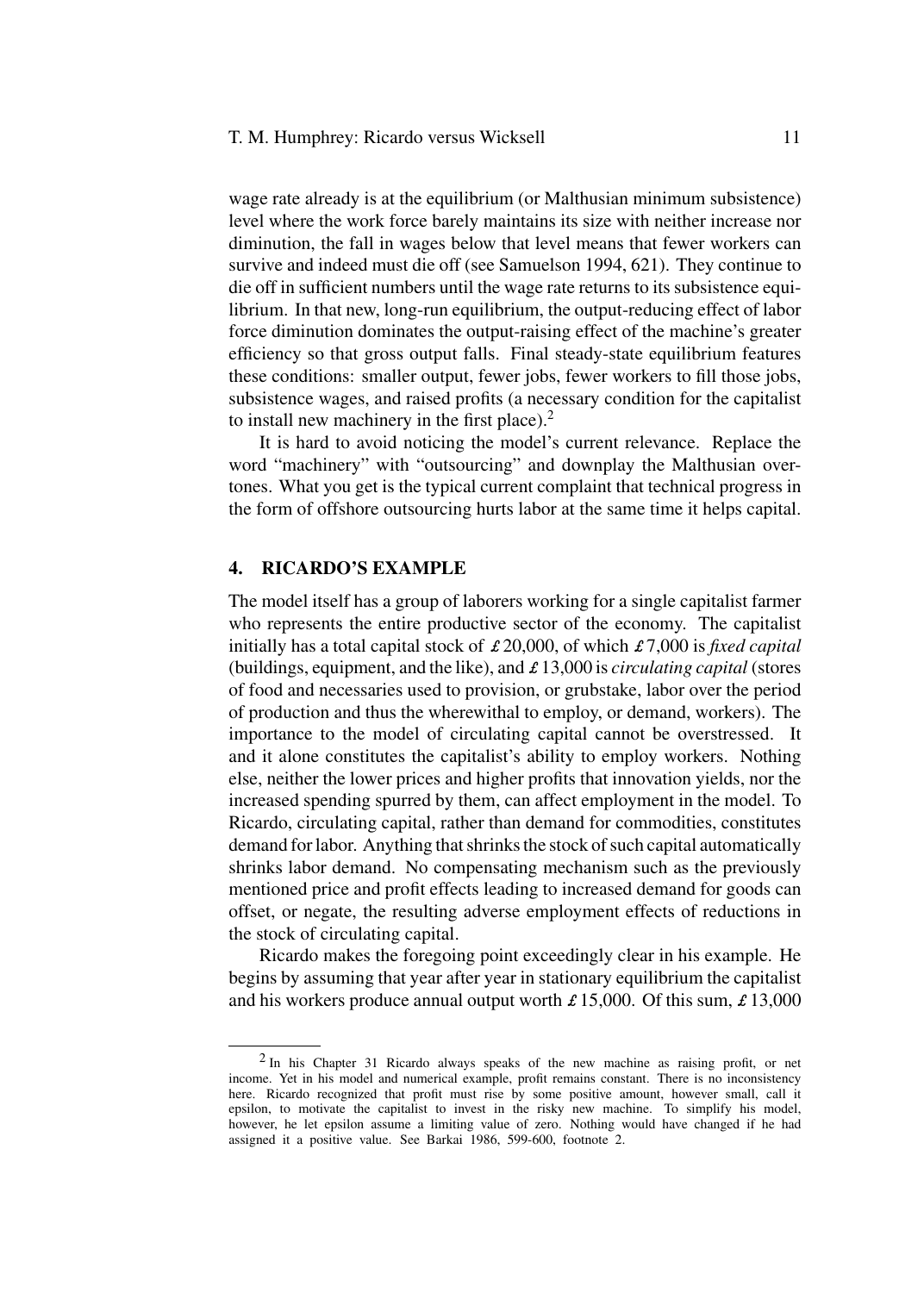goes to replace the circulating capital stocks of food and necessaries workers have consumed over the year, and  $\pounds 2,000$  goes to the capitalist as profit (a 10.0 percent profit rate) to reward him for the use of his capital. Ricardo assumes that the capitalist consumes, rather than invests, his profit such that no capital growth occurs.

Things change when the capitalist decides on profit grounds to divert half his labor force from the production of food and necessaries to the fabrication of a new machine. Since the workers reassigned to machine-building produce no food and fiber, farm output is halved to  $\pounds$  7,500 while fixed capital rises from £7000 to £14,500 by the £7,500 value of the new machine. The machine, of course, is counted in final output during the time of its construction. But it is not so counted afterward when, its fabrication completed, it assumes its place in the economy's stock of fixed capital assets and production reverts to farm product only. When the capitalist extracts his  $\pounds 2,000$  profit (still 10.0 percent of his capital stock) from the  $\pounds 7,500$  value of farm output, barely  $\pounds 5,500$ worth remains to provide for the maintenance of labor in the following year. In other words, circulating capital, or means of employing labor, falls from  $£ 13,000$  to  $£ 5,500$ . Given that circulating capital constitutes demand for labor in Ricardo's model, the capitalist can now employ but 42.3 percent, or 5,500/13,000, of the labor he employed before to produce a gross output of half its former size. In short, switching labor from food production to machine installation permanently reduces the fund available to grubstake and therefore to hire workers. "There will," Ricardo gloomily concludes, "necessarily be a diminution in the demand for labour, population will become redundant, and the situation of the labouring class will be that of distress and poverty" (Ricardo [1821] 1951, 390).

Attempting to regain their lost jobs, the redundant workers put downward pressure on the real wage rate forcing it to drop below the minimum subsistence level, which the Malthusian iron law of wages—represented in Ricardo's model by a horizontal labor supply curve—dictates as the equilibrium wage. The resulting starvation of workers shrinks the population, the labor force, and with it the gross product until the real wage returns to its subsistence level.

Here then is the second crucial component of Ricardo's machinery model, namely the iron law of wages. Developed by Richard Cantillon, Adam Smith, and above all by Thomas Malthus, it says that population and labor force numbers respond to gaps between actual and subsistence wages. Their response together with diminishing returns to extra doses of labor applied to the fixed factor land keeps wages gravitating to subsistence. Thus below-subsistence wages lead to starvation, high death rates, low birth rates, and population and labor force decline. With fewer workers tilling the fixed amount of land, the land-to-man ratio rises, which means that each laborer has more land to work with and so experiences a rise in his productivity. Real wages rise with productivity until both return to the subsistence level where population shrinkage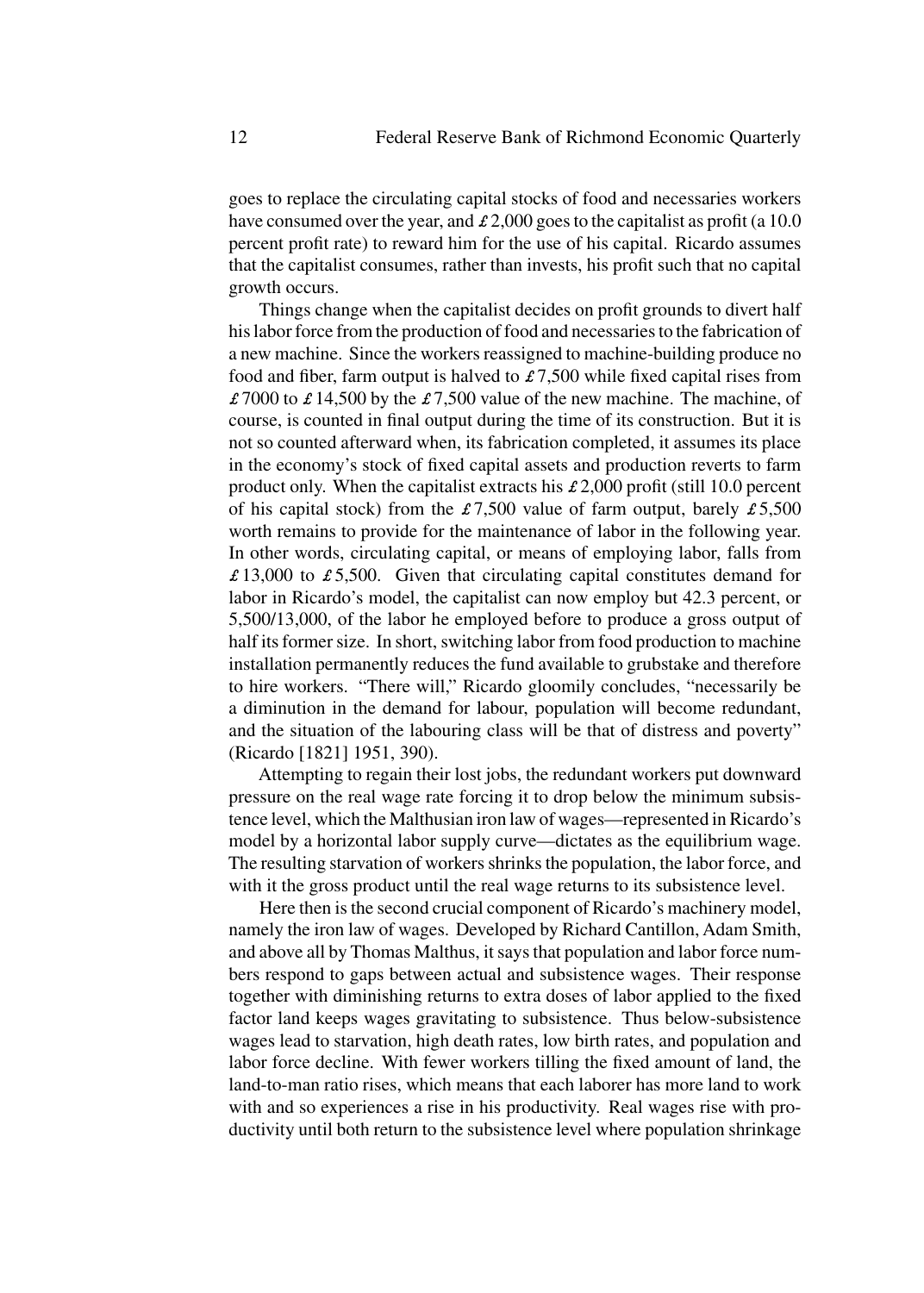ceases and the labor force stabilizes in size. Conversely, above-subsistence wages encourage population growth and the crowding of more workers on the fixed land. Each worker has less land to work with and so experiences a fall in his productivity and real wage, both of which converge to the subsistence equilibrium where population growth ceases and the labor force stabilizes. In short, diminishing returns together with the feedback of wage deviations from subsistence on population growth operate to keep wages at subsistence. Operating through these channels, mechanization in Ricardo's model not only displaces workers but kills them off as well. Workers indeed have a legitimate case against machinery, or more precisely, against the ultra labor-saving bias of the technical progress embodied therein.

#### **5. REACTION TO THE MODEL**

Ricardo's demonstration appalled his classical contemporaries who found it incompatible with the rest of his work. Typical was the reaction of John Ramsay McCulloch who complained that Ricardo's machinery chapter ruined the book (see St. Clair [1957] 1965, 234, 237). How could Ricardo, creator of the comparative-advantage theory of gains from trade, contend that technological innovation, a key source of comparative advantage, hurts labor? How could he be so inconsistent? "[N]othing can be more injurious," wrote McCulloch to Ricardo on June 5, 1821, "than to see an Economist of the highest reputation strenuously defending one set of opinions one day, and unconditionally surrendering them the next" (McCulloch [1821] 1951, 382). "I will take my stand," declared McCulloch, "with the Mr. Ricardo of the first not of the third edition [of the *Principles*]" (385).

Ricardo's peers also feared his analysis might discredit the free-market precepts of classical economics, not to mention the aid and comfort it would provide to anti-market reformers. "[A]ll those who raise a yell against the extension of machinery," wrote McCulloch to Ricardo, "will fortify themselves by your authority" and claim that "the laws against the Luddites are a disgrace to the Statute book" (384–5).

# **6. RICARDO'S QUALIFICATIONS**

Ricardo himself seemed sufficiently uncomfortable with his theoretical demonstration to express reservations about its practical relevance. At the end of his chapter he noted that capitalists often mechanize their operations gradually instead of suddenly, thus allowing time for smoother adjustment. He also noted that machine installation may be a manifestation of saving-financed *growth* in capital rather than of conversion of the circulating-into-fixed components of a capital stock of constant size. With no conversion, or shrinkage, of circulating capital there is no displacement of labor. Jobs are not destroyed.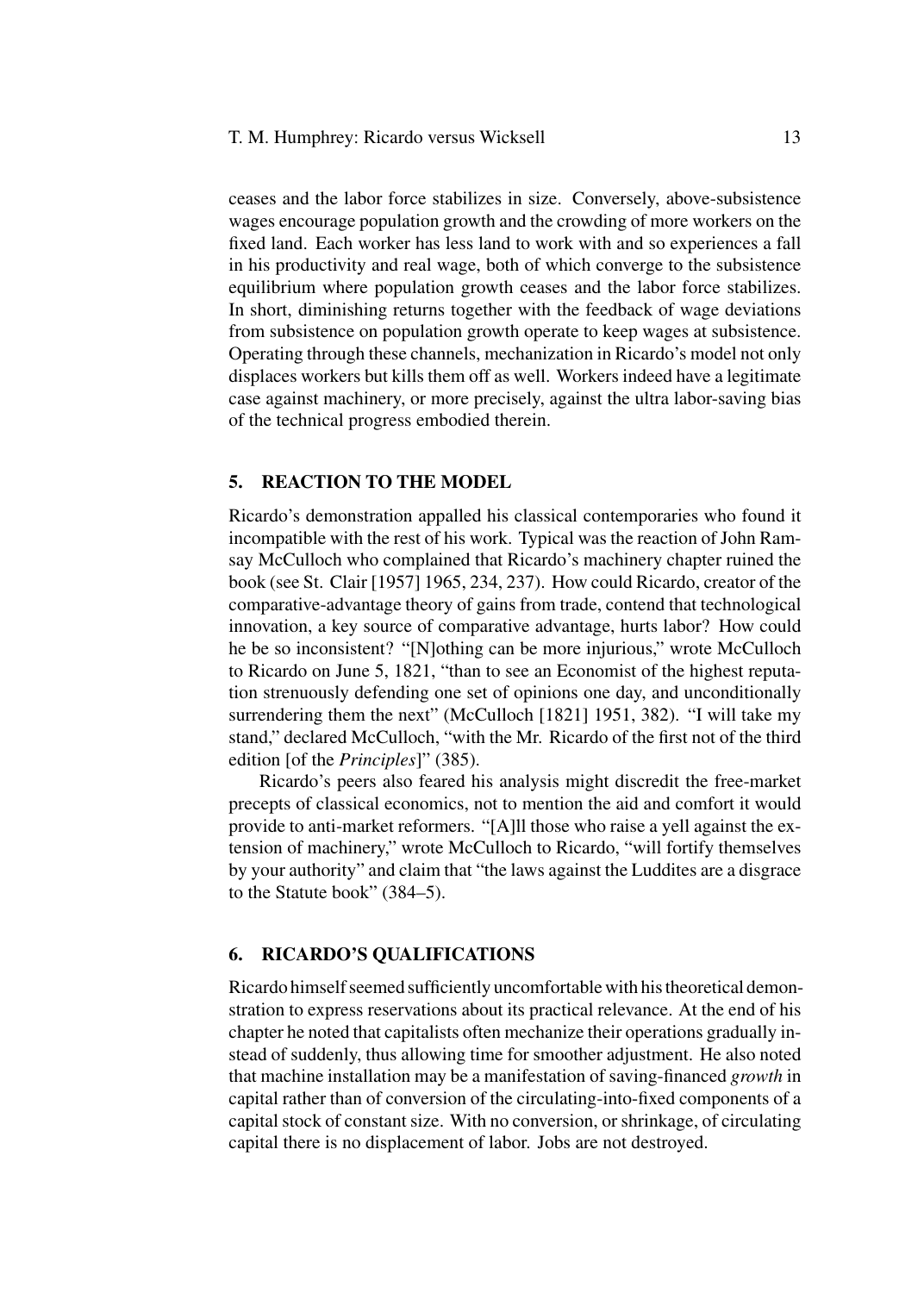Indeed, circulating capital (and jobs) conceivably might expand together with fixed capital. Tracing a causal chain from mechanization to falling production costs to cheaper product prices to rises in the real purchasing power of nominal profit incomes, Ricardo suggested that such increased real profit incomes could generate the saving from which investment in circulating, as well as fixed, capital would come. Alternatively, capitalists might spend their profit increases on the hiring of menial servants or on the purchase of luxury consumption goods. These expenditures would create new demands for labor. But such demands, Ricardo realized, could reabsorb but a fraction of the workers displaced by wage-fund contractions that exceeded profit expansions in size. He further pointed out that, in the context of an expanding population, mechanization, far from occurring autonomously, is often induced by rising money wage rates relative to the cost of machines. (The money wage hikes are, of course, necessary to maintain real wages at subsistence in the face of rising food prices caused by diminishing returns as the growing population resorts to more intensive cultivation of the fixed land). Capitalists then attempt to economize on costly labor by substituting relatively cheap machines for it. This point, however, refers to pure capital-labor substitution under given technology. It does not refer to technological change and so hardly qualifies as an exception to Ricardo's example.

Most of all, Ricardo warned of the futility and harmfulness of limiting or discouraging the introduction of new machines in a world where foreign competitors would introduce them anyway. By lowering the return on domestic relative to foreign capital, such restrictions would spur the export of capital, leading to even less demand for labor at home. In short, whereas conversion of circulating capital into machinery lowers domestic labor demand, capital exported abroad annihilates the demand altogether (Ricardo [1821] 1951, 397). Another point recognized by Ricardo is that the banning of machines makes a nation less efficient than its trade partners so that it obtains fewer labor hours' worth of imports per each labor hour's worth of exports given up. In other words, rejection of machinery turns the country's double factoral terms of trade against it (O'Brien 1975, 226).

The upshot of these considerations is that no restrictions should be placed on the introduction and use of machines. As Ricardo put it, "he would not tolerate any law to prevent the use of machinery. The question was,—if they gave up a system which enabled them to undersell in the foreign market, would other nations refrain from pursuing it? Certainly not. They were therefore bound, for their own interest, to continue it" ([1823] 1951 303). Ricardo's disapproval of anti-machinery policies aimed at preserving jobs indicates that were he alive today he would likewise oppose all restrictions on offshore outsourcing.

Nevertheless, Ricardo's reservations and doubts about his model evidently were not so serious as to invalidate his conclusion that capital-embodied inno-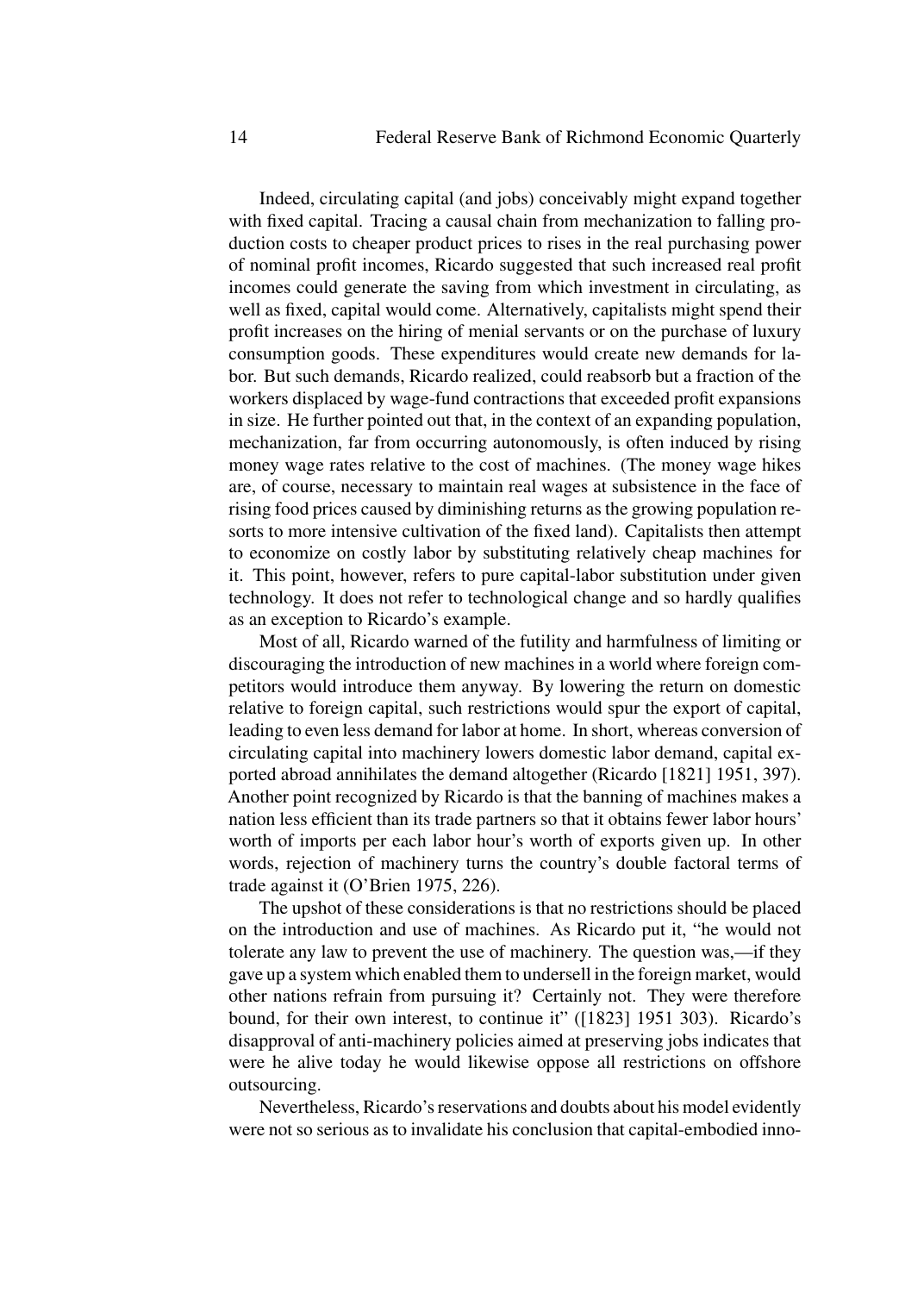#### T. M. Humphrey: Ricardo versus Wicksell 15

vations may harm labor. Thus when speaking before the House of Commons on May 30, 1823, he abandoned all mention of doubts and reservations and instead firmly reiterated "his proposition ... that the use of machinery was prejudicial ... to the working classes generally. It was the means of throwing additional labour into the market, and thus the demand for labour, generally, was diminished" (Ricardo [1823] 1951, 303).

# **7. MCCULLOCH ON THE MODEL**

Ricardo's model was a very special one with several curious features. Job destruction results solely from the conversion of circulating into fixed capital. The introduction of machinery leaves the total stock of capital (albeit not its composition) unchanged. Fixed capital bears no depreciation charges, implying that it has infinite life. Wages cannot fall permanently below their Malthusian minimum subsistence limit. Profits, too, cannot fall and indeed must rise by some amount, however small—call it epsilon—to induce innovation. (Here Ricardo created unnecessary confusion by having epsilon assume a limiting value of zero so that profits apparently remain unchanged.) Output falls.

Classical economist John Ramsay McCulloch, who as we have seen objected to Ricardo's analysis, focused on some of these peculiarities (see O'Brien 1975, 227–28). He argued that displaced workers would find jobs in making machines, including new machines to replace worn-out ones. On this point he disagreed with Ricardo who, thinking that replacement was of little importance, modeled machines as lasting forever and so incurring no depreciation.

Regarding profits, McCulloch claimed that the capitalist would require a rise (rather than the apparent zero change) in them to compensate for the uncertainty of investing in untried new technology. Without additional profits, the capitalist would have no incentive to install the risky new machine. This criticism, too, missed its mark because, as previously mentioned, Ricardo agreed that profit rises were necessary. The zero rises in his model were but a proxy for and lower limit to the required positive rises.

McCulloch concentrated the bulk of his attention on the model's output result. Machines, he said, raise, not lower, output. They do so through a causal chain running from lower production cost to lower product prices to increased consumer demand in response to cheaper prices, and thence to the profitability of producing extra output (and hiring extra hands) to satisfy that demand. Replacing Ricardo's concept of circulating capital as demand for labor with the alternative notion of demand for goods as demand for labor, McCulloch argued as follows (see O'Brien 1975, 227–8): If product demand is unitary elastic such that price falls induce proportionate rises in quantity demanded, then labor re-absorption is complete. The machine-installing sector rehires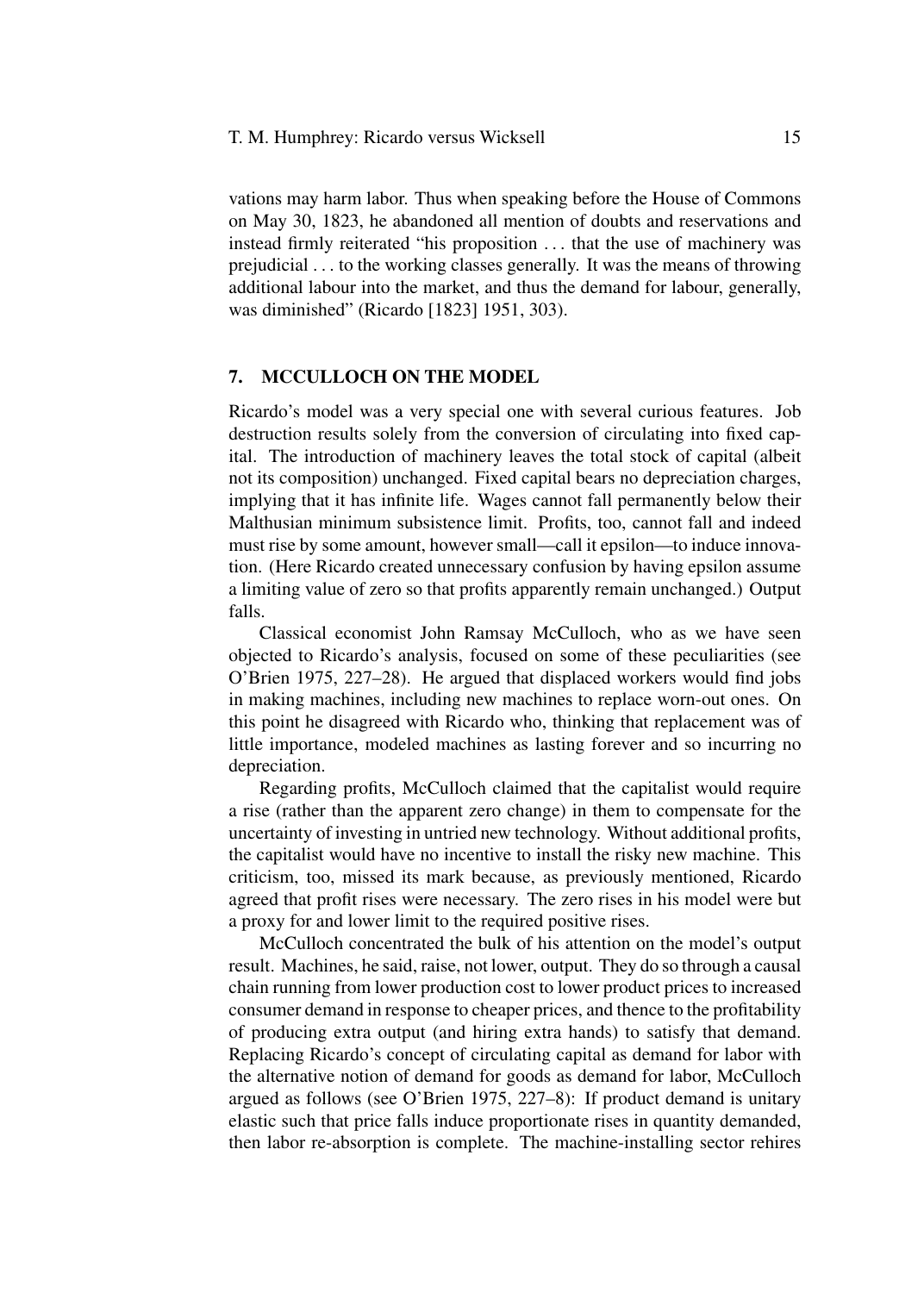the displaced workers. Similarly, if product demand is elastic such that price falls induce more-than-proportionate rises in quantity demanded, then labor re-absorption is more than complete. The sector rehires more workers than it laid off.

Conversely, if product demand is inelastic such that price falls induce a less-than-proportionate rise in quantity demanded, then labor re-absorption is incomplete. Even so, the price cuts in this last case still leave consumers with more purchasing power to spend on other goods, leading to increased hiring of workers to produce those other goods.

Of course, consumers may choose not to spend all the extra purchasing power that price cuts bring. If so, those consumers save. The saving, upon its deposit in banks, is loaned out to capitalists to finance investment in new capital goods. Demand for those goods and the labor to produce them rise.

Finally, if capitalists fail to pass cost reductions on into price reductions, the resulting extra profits they receive are used either to increase their own consumption or their purchases of investment goods. Either way, demand for goods and, in turn, for labor, rises, and displaced workers are reabsorbed. To be sure, re-absorption implies that workers must acquire new skills to enable them to adapt to the better technology. Likewise, it implies that they must learn new trades so that they can occupy new jobs to replace the old ones lost to mechanization. These adjustments may involve pain. But such distress is a reasonable cost to pay considering the gains to be made. Here in a nutshell was McCulloch's elaboration of Tucker's earlier analysis.

# **8. WICKSELL'S CRITIQUE**

McCulloch's 19th-century critique of the machinery model was quite perceptive. But it remained for the Swedish neoclassical economist Knut Wicksell, writing a hundred years after Ricardo, to deliver the definitive critique. In his 1901 *Lectures on Political Economy* and his 1923 manuscript "Ricardo on Machinery and the Present Unemployment"—a manuscript that *Economic Journal* editor John Maynard Keynes rejected for publication in 1923 and that Lars Jonung shepherded into print in that same journal in March 1981— Wicksell argued that Ricardo had it all wrong. The latter's long-run steady state equilibrium had no room for lower wages and the resulting re-absorption of displaced labor. Nor did it have room for the increased output that the fully employed labor force equipped with improved technology could produce. Using the classical assumption that the long run equilibrium wage rate is fixed exogenously at minimum subsistence, Ricardo was denied the neoclassical insight that the equilibrium wage rate is instead determined endogenously by labor's marginal productivity at full employment. Deprived of that understanding, he failed to see that innovations do not reduce production, but rather augment it. In short, there is no floor to equilibrium wages. The labor supply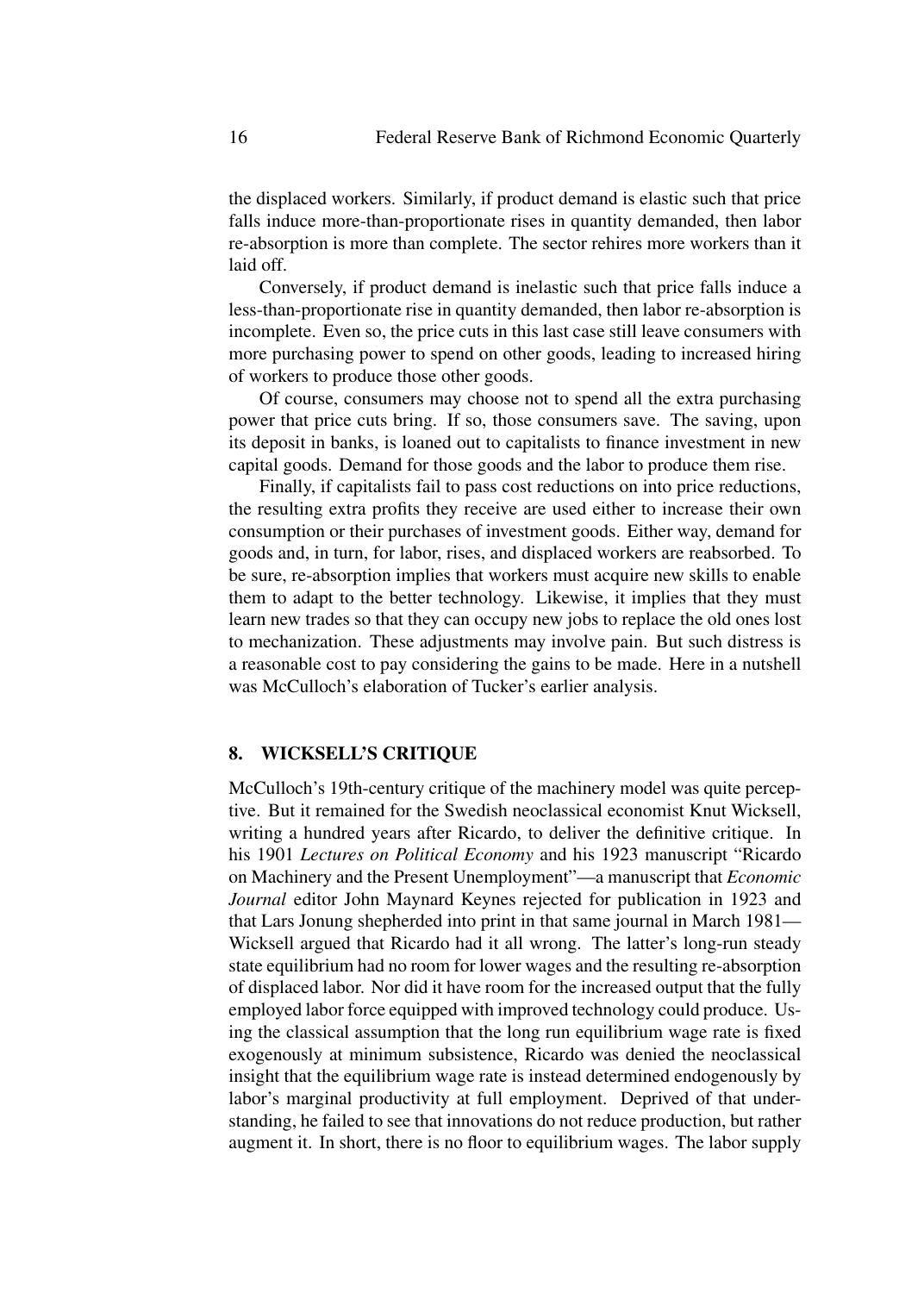curve is vertical rather than horizontal. The demand for labor determines the wage rate rather than the level of employment. Labor's marginal productivity, not the stock of circulating capital, constitutes labor demand. Labor-saving "machinery"—a word Wicksell uses to denote disembodied technical progress rather than fixed-capital-embodied technical progress in Ricardo's sense of the word—drives that demand through its influence on worker marginal productivity. If innovation is biased against labor, marginal product falls although gross product rises.

Incorporating these changes into Ricardo's model ensures that neither jobs nor output are lost to the machine, that is, to innovation. On the contrary, Wicksell ([1923] 1981, 200, 203) thought that with a sufficient drop in wages, all the workers displaced by the machine would be rehired and, with the aid of the new technology, would produce more output than they did before. The innovation-induced fall in wages, variously estimated by him ([1901] 1934, 138; [1923] 1981, 202) to be between 10.0 percent and 1.0 percent in size, was absolutely crucial.<sup>3</sup> It ensured continual equality between the wage rate and labor's lowered marginal productivity, this equality being a necessary condition for output to reach its maximum allowed by the innovation.

# **9. REDISTRIBUTION SCHEMES, OR PARETO OPTIMAL BRIBES**

As for Ricardo's claim that the lower wages would invariably decimate labor through starvation, Wicksell ([1923] 1981, 204–5) denied it. True, Wicksell recognized that the post-innovation reduction in wages necessary to clear the labor market and to allow output to reach its maximum level makes workers worse off. Their jobs are preserved, but at dwindled pay. And he also realized that if the resulting reduced wage is below subsistence, the labor force would have to undergo Malthusian shrinkage just as in Ricardo's case. But Wicksell insisted that this outcome was not inevitable. Distinguishing between technical conditions necessary for maximum production on the one hand versus distributional requirements of maximum social welfare or satisfaction on the other, he noted that lower wages (equaling as they do labor's marginal product at full employment) satisfy the first set of conditions but not necessarily the second. Maximizing satisfaction requires that everyone's welfare, notably labor's, be improved. To obtain that maximum, the government, Wicksell said, must supplement wages with welfare relief payments sufficient to maintain workers at the subsistence standard of living or above.

<sup>3</sup> These wage falls are relatively small. In later writings, however, Wicksell entertained the notion that wages might have to fall to zero or close to it to clear the labor market following the introduction of new labor-saving technology (see Boianovsky and Hagemann 2003, 24–5). But he seems to have regarded such extreme wage falls as purely hypothetical. In his careful and detailed 1901 and 1923 critiques of Ricardo's model, he posits small, not large, reductions in wages.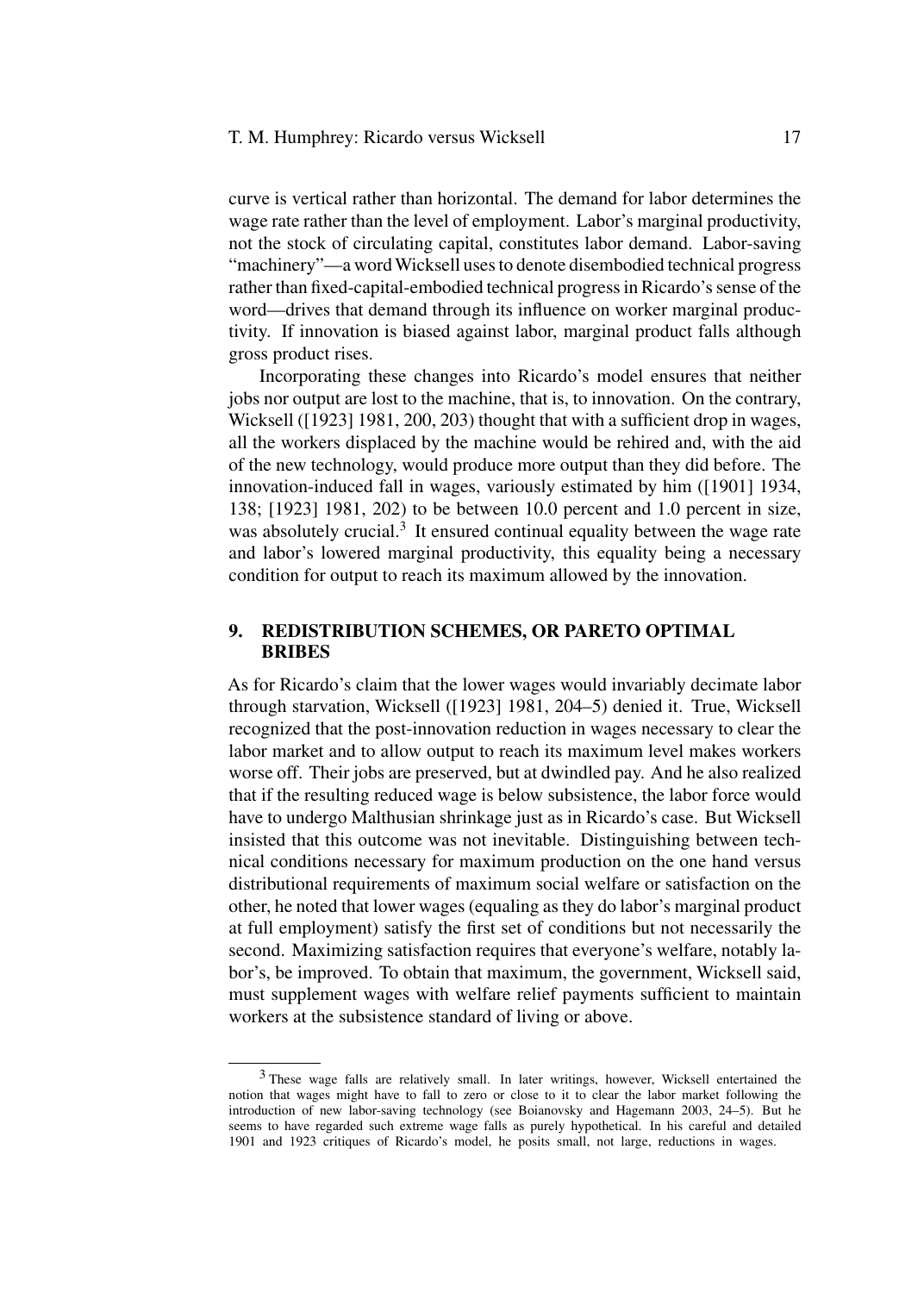Of course these relief payments ultimately would come from taxes on profits. Even so, profits net of tax would be higher with the machine than without it, thanks to the machine's capacity to raise the profit rate. Nor would the profit tax itself discourage production and so dry up the very proceeds that constitute the source of relief payments. No such disincentive effects could wreck the scheme; for Wicksell ([1896] 1958, 256–7) elsewhere had used a model of imperfect competition to prove that a lump sum profit tax, being independent of the level of output, is like a fixed cost. It does not affect producers' marginal cost and marginal revenue schedules and so leaves the profit-maximizing level of output unchanged. The tax, in other words, shifts the hump- or inverted U-shaped profit function downward by the amount of the levy. But it does not change the output level where the function reaches its peak or maximum value. Desiring to reach that peak, maximizing capitalists might complain about the tax. Still, they would be doing the best for themselves by maintaining the level of production rather than by curtailing it.<sup>4</sup>

The upshot was that society could devise a post-innovation tax-transfer scheme that would leave capitalists better off and workers at least no worse off than before. In this way, the fruits of technical progress could be shared by all. Via income transfers, capitalists could effectively bribe workers to accept those innovations that threatened to lower labor's marginal product and so real wages.

Wicksell, of course, realized that not all innovations would lower labor's marginal productivity and real wages. On the contrary, he thought that some, perhaps most, innovations would raise those productivity and real wage variables instead of lowering them. "[T]he great majority of inventions and technical improvements," he wrote, "tend to increase the marginal productivity of both labour and land, together with their share in the product" (Wicksell [1901] 1934, 143). For such labor-using innovations, transfers and bribes would be unnecessary since workers would benefit anyway.

And although he excluded capital accumulation from his disembodiedtechnical-change version of Ricardo's model, he elsewhere stressed the modern view that such accumulation creates jobs while raising labor's marginal productivity and real wages. "[T]he capitalist saver," he wrote, "is thus, fundamentally, the friend of labour, though the technical inventor is not infrequently its enemy" (Wicksell [1901] 1934, 164). It follows that innovation accompanied by, or embodied in, new capital requires no income transfers to benefit labor.

<sup>4</sup> Wicksell failed to note that, under certain circumstances, taxing the profit that innovation yields may dry up the future supply of that activity. If profit includes a cost payment, or normal rate of return, necessary to coax forth innovation, then removing that return would destroy the incentive to innovate. In other words, if the supply of innovation is elastic with respect to profit, taxing profit will reduce the quantity of innovation supplied.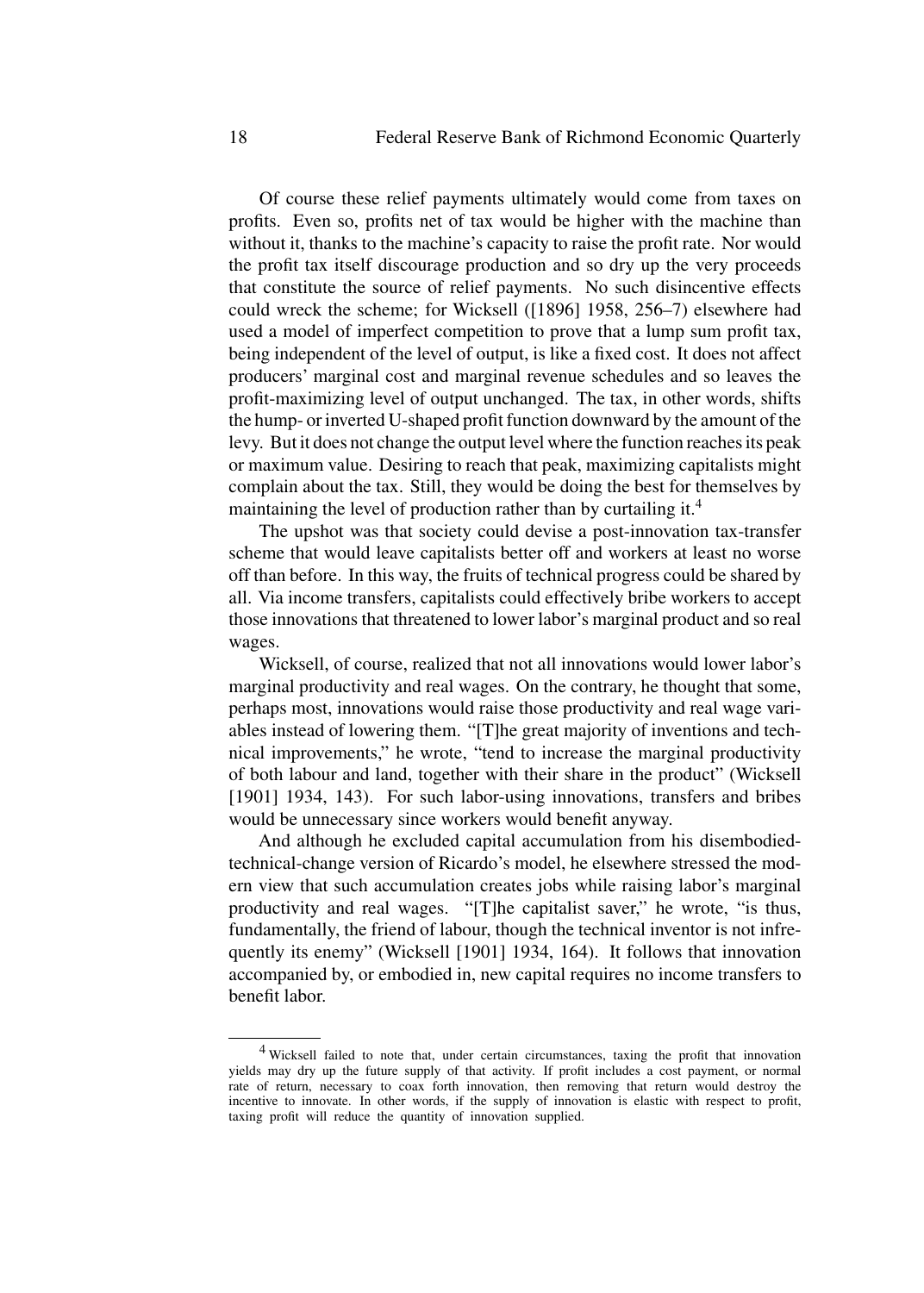#### T. M. Humphrey: Ricardo versus Wicksell 19

To summarize, Wicksell disputed Ricardo's ideas of (1) a lower bound, or floor, to wages, (2) a post-innovation decline in output, jobs, and the labor force, and  $(3)$  the absence of tax-transfer profit-sharing schemes.<sup>5</sup> Discarding these notions, Wicksell showed that the freedom of wages to fall to marketclearing levels where labor receives its marginal product promotes the re-hiring of displaced workers. Equipped with the improved technology, these workers together with their already employed counterparts produce additional output. Redistribution mechanisms then allow labor to share the extra output with capital so that both parties enjoy higher incomes after the innovation than before it. In Wicksell's own words, "the only completely rational way to achieve the largest possible production [is] to allow all production factors, including labour, to find their equilibrium positions unhindered, under free competition, however low they may be, but at the same time to discard resolutely the principle that the worker's only source of income is his wages. He, like every other citizen, ought rather to be entitled to a certain share of the earnings of the society's natural resources, capital, and (where they cannot be avoided) monopolies" ([1924] 1969, 257).

# **10. DIAGRAMMATIC ANALYSIS**

Geometrical diagrams illustrate Ricardo's and Wicksell's cases (see Figure 1, suggested by Samuelson [1989], 53). Panel 1 shows how Ricardo's capitalist when converting circulating (wage fund) capital into fixed capital via the installation of the machine—causes the labor demand curve to shift downward and to the left. The shifted demand curve intersects the horizontal labor supply curve, the height of which is fixed by the Malthusian minimum subsistence wage rate, at new equilibrium *B*. There the labor force is halved. Despite the machine's effect in enhancing efficiency, shown by the upward shift in Panel 2's aggregate production function, fewer workers spell less output so that gross product falls. At the same time, the innovation, by shifting outward Panel 3's factor price frontier, or menu of alternative maximum wage rate-profit rate combinations, reveals that the rate of profit rises from *A* to *B*. The end result is that output is down, jobs are down, the labor force is down, the wage rate is unchanged, labor income (wage rate times labor force) is down, and the profit rate and profit income (profit rate times total capital, a constant) are both up.

<sup>5</sup> Hansson (1983, 55) argues that Wicksell's criticism of the lack of a tax-transfer redistribution mechanism in Ricardo's model is misguided for two reasons. First, no such mechanism existed in Ricardo's time when welfare aid to unemployed workers, such as it was, consisted of poor relief and charity. Second, 19th-century English capitalists operated in a political system that catered to their interests. Given this state of affairs, they would have no incentive to depart from the Ricardian equilibrium and agree to income transfers. No pro-labor social and legal sanctions were in place to make them to do so.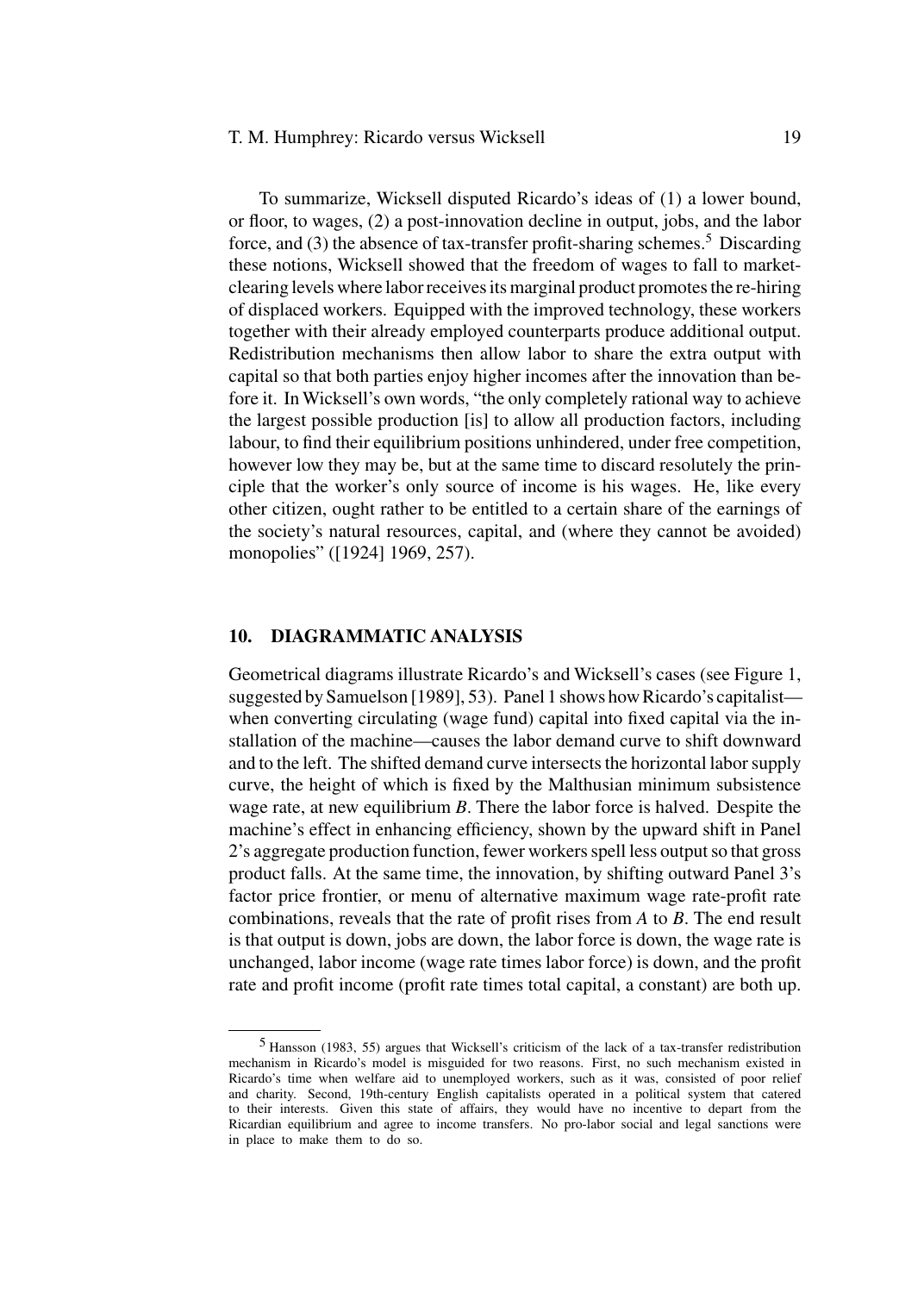

**Figure 1 Wicksell vs. Ricardo on Technological Innovation and Job Loss**

Ricardo: Conversion of circulating into fixed capital via the installation of a machine shifts down the labor demand curve in Panel 1. At the same time, the advanced technology embodied in the machine shifts up Panel 2's production function and Panel 3's factor price frontier. The horizontal labor supply curve in Panel 1 dictates that equilibrium move from  $A$  to  $B$  in all panels. Output, jobs, and the labor force drop. Wages remain at subsistence. Profits rise.

Wicksell: Panel 1's vertical labor supply curve dictates that innovation moves equilibrium from *A* to *C* in all panels. Jobs and the labor force remain unchanged. Output and profits rise. But wages fall below subsistence. The remedy for reduced wages is a tax-financed subsidy that redistributes profit income from capital to labor. Move from *C* to *B* along Panel 3's factor price frontier to restore labor's subsistence standard. Move further from *B* toward *E* to make both parties better off than they were at initial point *A*.

Here is Ricardo's conclusion that machine-embodied technical progress hurts labor and helps capital.

Wicksell's case, by contrast, replaces Ricardo's horizontal labor supply curve with a vertical supply curve corresponding to the assumption of fixed factor endowments fully employed. As before, the labor-saving innovation shifts down Panel 1's labor demand curve at the same time it shifts up Panel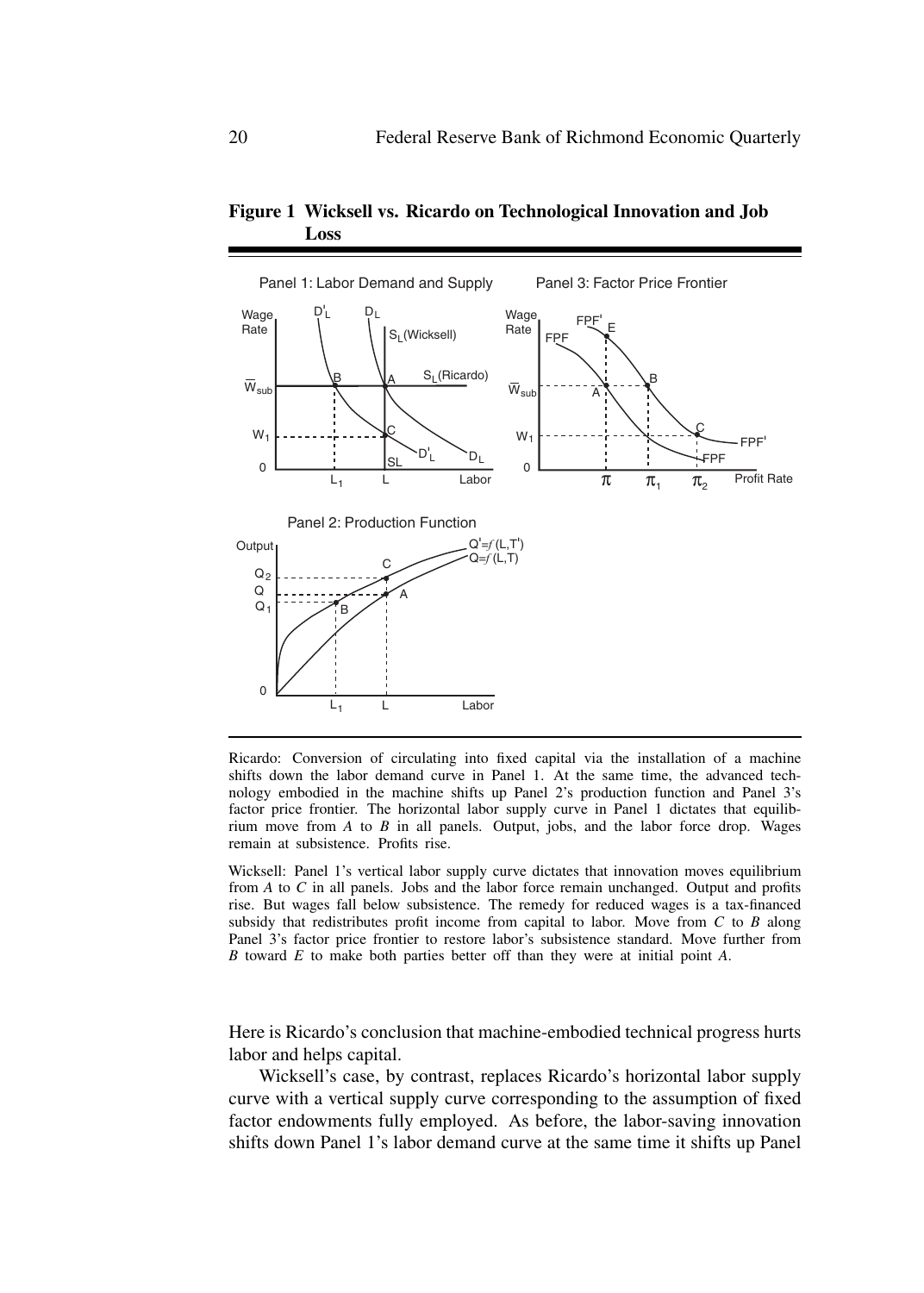2's production function and Panel 3's factor price frontier. To ensure that the post-innovation production function is consistent with the downwardly shifted labor-demand curve, the former has been drawn in the relevant range with a flatter slope that its pre-innovation counterpart. Since the slope of the production function represents labor's marginal productivity—which, in turn, constitutes the demand-for-labor curve in Wicksell's analysis—it follows that a flatter post-innovation production function signifies a lower marginal product of labor and so corresponds to the lower labor demand curve.

Now, however, because the labor supply curve is vertical, labor demand determines the wage rate rather than the level of employment. Equilibrium moves from *A* to *C* rather than from *A* to *B*, as in Ricardo's analysis. The wage rate is allowed to fall to its new market-clearing level where all workers, including those temporarily displaced by the machine, are (re)hired. The wage fall is crucial. It keeps the wage rate equal to labor's lowered marginal productivity and allows output to rise to *C*, the maximum permitted by the unchanged labor force working with the new technology. Most of all, the wage fall permits the rise in the profit rate that spurs capitalists to expand production and re-hire labor.

Of course the new equilibrium wage rate is below subsistence. But workers need not starve. The government can compensate—indeed more than compensate—labor for below-subsistence wages by taxing profits and redistributing the proceeds to workers in the form of relief payments. The resulting move from *C* to *B* and thence toward *E* on the new factor price frontier is equivalent to restoring wages to and then raising them above their subsistence level. While helping labor, such redistribution hardly hurts capital. On the contrary, the transfer leaves both parties, capital and labor, better off than they were at initial point *A*. With extra output to share, everybody gains.

# **11. WICKSELL ON OUTSOURCING**

Wicksell's analysis can be applied to the current offshore outsourcing problem. His advice to labor and the policymakers would go something like this: Don't discourage outsourcing. Like Ricardo's machine, it has the potential to benefit all parties through the extra output it permits. Instead, prevent domestic job losses by letting wages fall to market-clearing levels where it becomes profitable to re-hire laid-off workers. Offset the wage reductions if you must with compensatory profit-sharing or tax-transfer schemes. Such schemes, designed in cooperation with employers and/or the government, can spread the gains from outsourcing over all parties, labor as well as capital. In this way, outsourcing will prove to be unanimously beneficial despite being sharply labor saving.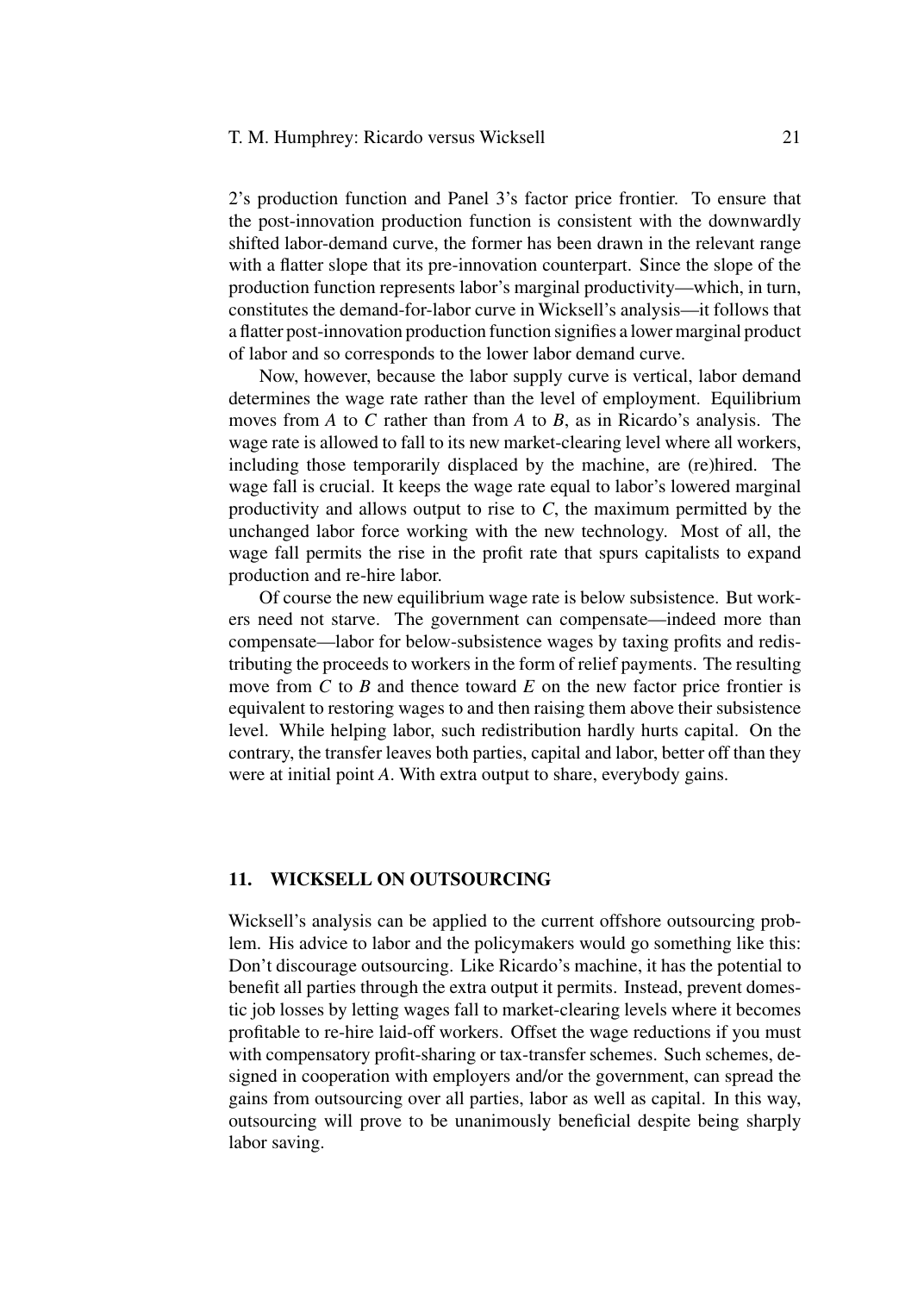#### **12. CONCLUSION**

Innovation destroys jobs in Ricardo's model. But that model, the first rigorous treatment of the machinery question, is too sparsely specified and idiosyncratic to support the generalizations he drew from it. His assumptions of a horizontal supply-of-labor curve, a minimum bound to wages, and a wagefund-determined demand-for-labor curve—all essential to his contention that technological change decimates jobs, output, and the labor force—already were becoming anachronistic descriptions of the English labor markets of his day. Certainly his assumptions are unrealistic characterizations of labor markets in developed nations now. Drop the assumptions, and you get Wicksell's optimistic results.

Labor-saving innovations, Wicksell often noted, represent the worst-case scenario as far as job losses are concerned. And if such innovations cannot hurt labor under flexible wages and compensatory profit-sharing schemes, how much less do workers have to fear from labor-neutral and labor-using innovations? Indeed, Wicksell considered labor-saving innovations of the kind depicted in his rendition of the machinery model to be the outliers, and labor-neutral and labor-using innovations the norm. Counting on future technical progress to raise, not lower, labor's marginal productivity, he expected such advances to boost the demand for labor so much that the resulting wage increases would render profit-sharing schemes unnecessary. Historical evidence, showing that innovation, employment, and real wages have advanced together for centuries, supports his view and contradicts Ricardo's.

As an economic theorist, Ricardo was in a class by himself. Arguably the best pure theorist who ever lived, he was at least Wicksell's equal and head and shoulders above Tucker and McCulloch. But on the machinery question, their vision of the job-creating power of technical change seems far more convincing than his pessimistic view. President Richard Nixon in 1972 famously said, "We are all Keynesians now." Similarly, most economists today are Tucker/McCulloch/Wicksellians when it comes to technological progress. They would say with some assurance that innovation and its offspring, offshore outsourcing, are beneficial for the overall American economy and promise to create more jobs in the long run than they destroy in the short.

# **REFERENCES**

Barkai, H. 1986. "Ricardo's Volte-Face on Machinery." *Journal of Political Economy* 94 (June): 595–613.

Basu, S., J. Fernald, and M. Kimball. 2004. "Are Technology Improvements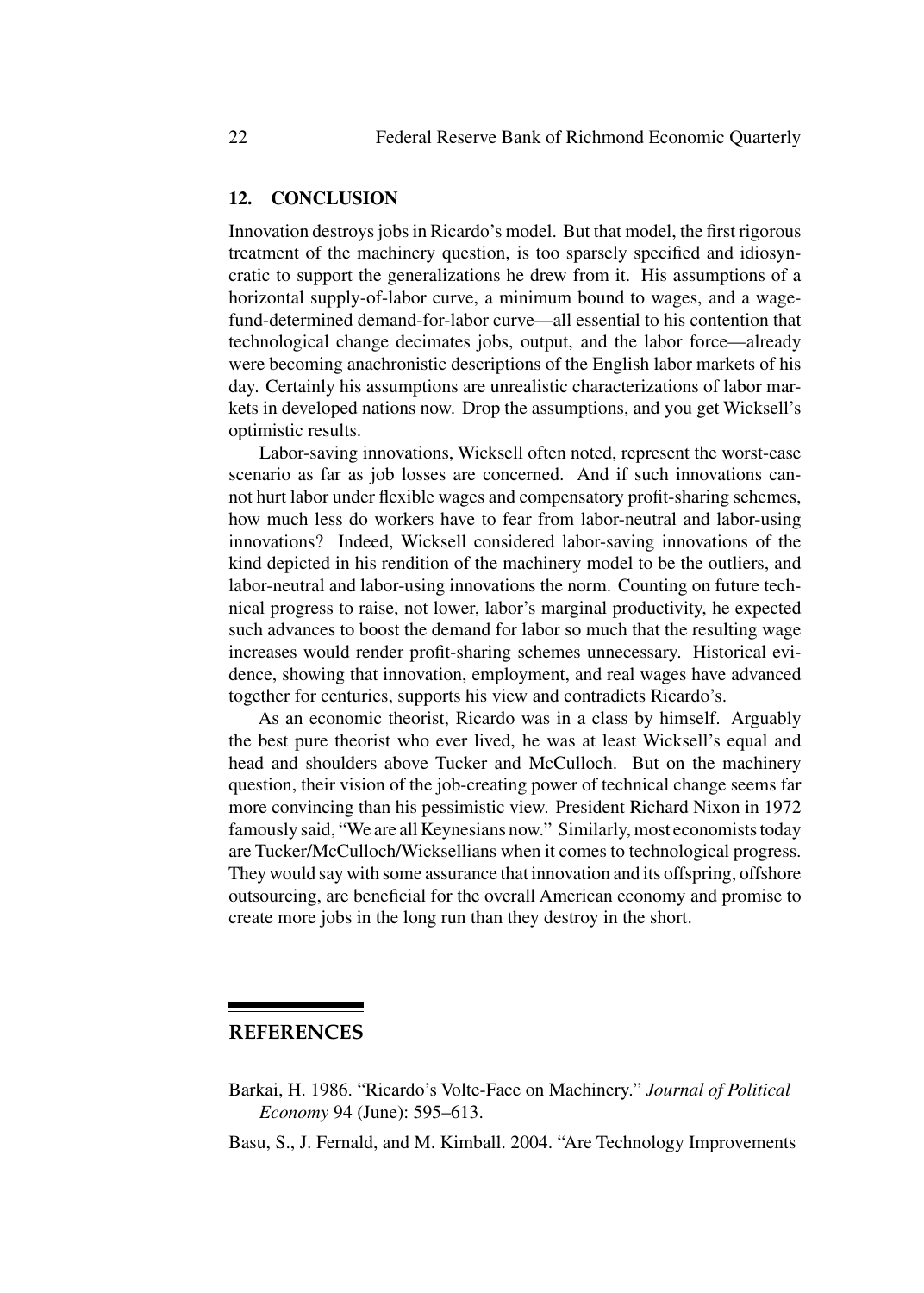Contractionary?" NBER Working Paper 10592.

- Berg, Maxine. 1980. *The Machinery Question and the Making of Political Economy, 1815–1848*. Cambridge: Cambridge University Press.
- Boianovsky, M., and H. Hagemann. 2003. "Wicksell on Technical Change, Real Wages and Employment." Economics Department/University of Brasilia Working Paper 274 (January 17).
- Drezner, Daniel W. 2004. "The Outsourcing Bogeyman." *Foreign Affairs* 83(3) (May/June): 22–34.
- Francis, Neville, and Valerie Ramey. 2003. "Is the Technology-Driven Real Business Cycle Hypothesis Dead? Shocks and Aggregate Fluctuations Revisited." Unpublished manuscript.
- Friedman, Thomas L. 2004. "Small and Smaller." *The New York Times*. Late Edition. 4 (March): 29.
- Gali, Jordi. 1999. "Technology, Employment, and the Business Cycle: Do Technology Shocks Explain Aggregate Fluctuations?" *American Economic Review* 89 (March): 249–71.
- Hansson, Bjorn. 1983. "Wicksell's Critique of Ricardo's Chapter 'On Machinery.' " *Journal of Economic Studies* 10 (Winter): 49–55.
- Jonung, Lars. 1981. "Ricardo on Machinery and the Present [1923] Unemployment: An Unpublished Manuscript by Knut Wicksell." *Economic Journal* 91 (March): 195–8.
- Maital, S., and P. Haswell. 1977. "Why Did Ricardo (Not) Change His Mind? On Money and Machinery." *Economica* 44 (November): 359–68.
- McCulloch, John R. [1821] 1951. Letter to Ricardo, 21 June. In *Letters, 1819–1821*. *The Works and Correspondence of David Ricardo*, vol. 8. Ed. Piero Sraffa and Maurice H. Dobb. Cambridge: Cambridge University Press.
- O'Brien, D. P. 1975. *The Classical Economists*. New York: Oxford University Press.
- Rashid, S. 1987. "Machinery Question." In *The New Palgrave: A Dictionary of Economics*, vol. 3. Ed. J. Eatwell, M. Milgate, and P. Newman. New York: Stockton Press: 264–67.
- Ricardo, David. [1821] 1951. *On the Principles of Political Economy and Taxation*, 3rd edition*.* Vol. 1 of *The Works and Correspondence of David Ricardo*. Ed. Piero Sraffa and Maurice H. Dobb. Cambridge: Cambridge University Press.

. [1823] 1951. Speech of 30 May 1823 on Wages of Manufactures—Use of Machinery. In *Speeches and Evidence*; vol. 5 of